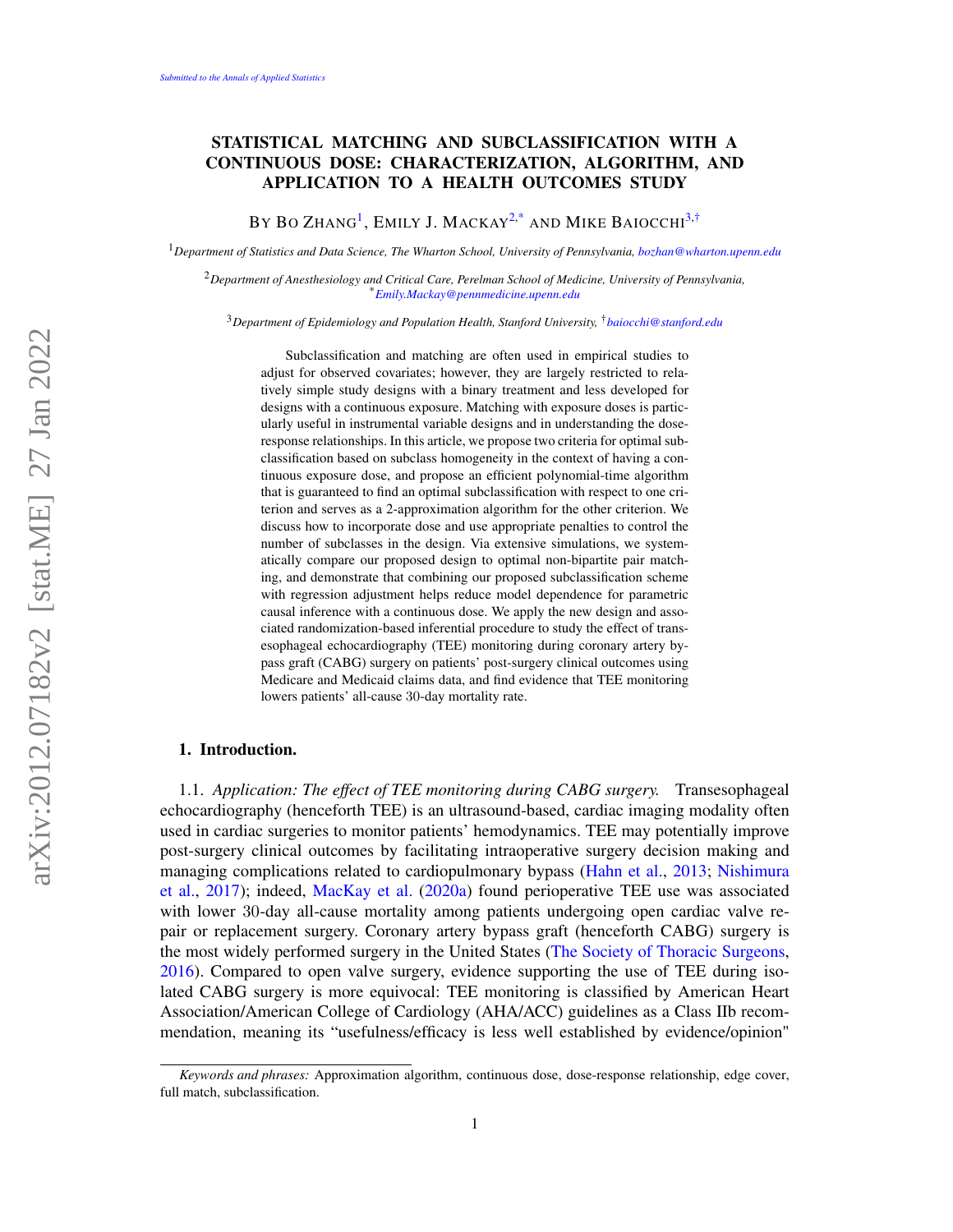[\(Hillis et al.,](#page-20-3) [2011\)](#page-20-3). [MacKay et al.](#page-20-4) [\(2020b,](#page-20-4) [2021\)](#page-20-5) proposed to study TEE's effect on clinical outcomes using providers' preference for TEE as an instrumental variable (IV).

One challenge in the study design is that the IV-defined exposure, providers' preference in this case, is continuous. A straightforward strategy to deal with a continuous exposure is to dichotomize it according to some pre-specified dichotomization scheme. Despite its simplicity and popularity, this practice suffers from at least two major drawbacks. First, defining the potential outcome under a dichotomized exposure potentially violates the stable unit treatment value assumption (SUTVA) [\(Rubin,](#page-20-6) [1980,](#page-20-6) [1986\)](#page-20-7). Let  $\tilde{Z}$  denote the continuous exposure and  $Z = \mathbb{I}\{\widetilde{Z} > c^*\}$  the associated dichotomized version, e.g.,  $c^*$  being the median. The potential outcome under  $Z = 1$  is well-defined only when the potential outcome remains unchanged for all exposure doses  $\tilde{Z}$  exceeding the pre-specified threshold  $c^*$ . This is at best an approximation to the complicated reality in most circumstances. Moreover, dichotomizing the continuous exposure inevitably censors the rich information contained in the original dose and prevents researchers from investigating a dose-response relationship. Therefore, we would prefer a study design that preserves the continuous exposure dose [\(Lopez et al.](#page-20-8) [2017\)](#page-20-8).

In their original study protocol, [MacKay et al.](#page-20-4) [\(2020b\)](#page-20-4) embed observational data from Centers for Medicare and Medicaid Services (CMS) into a paired cluster-randomized encouragement experiment. [MacKay et al.](#page-20-4) [\(2020b\)](#page-20-4) matched hospitals with similar patient population and hospital-level characteristics but distinct preference for TEE using a design technique called *optimal non-bipartite pair match* [\(Lu et al.,](#page-20-9) [2001,](#page-20-9) [2011;](#page-20-10) [Baiocchi et al.,](#page-19-1) [2010,](#page-19-1) [2012\)](#page-19-2). A non-bipartite matching algorithm is distinct from bipartite matching algorithms suited only for statistical matching and subclassification with a binary treatment [\(Rosen](#page-20-11)[baum,](#page-20-11) [1989,](#page-20-11) [1991;](#page-20-12) [Stuart,](#page-20-13) [2010\)](#page-20-13) and matching algorithms based on generalized propensity score [\(Yang et al.,](#page-21-0) [2016;](#page-21-0) [Lopez et al.,](#page-20-8) [2017;](#page-20-8) [Wu et al.,](#page-21-1) [2018\)](#page-21-1); see Supplementary Material A for a detailed literature review. Figure [1](#page-1-0) gives a graphical representation of pair matching in a bipartite and a non-bipartite setting. With a binary treatment, there are well-defined treated and control groups, and there is little ambiguity in the ultimate goal of statistical matching: the matching algorithm aims to "construct" or "design" a matched control group (or comparison group) that resembles the treated group in baseline covariates. On the other hand, with a continuous exposure, there are no pre-defined treated and control groups: in principle, any unit can be matched to any other unit similar in covariates. This structural difference between bipartite and non-bipartite settings makes it more challenging to characterize optimal subclassification and design efficient algorithms in the non-bipartite context.

<span id="page-1-0"></span>

Fig 1: Left panel: a pair match in a bipartite setting with a binary treatment. Right panel: a pair match in a non-bipartite setting with a many-level or continuous treatment dose.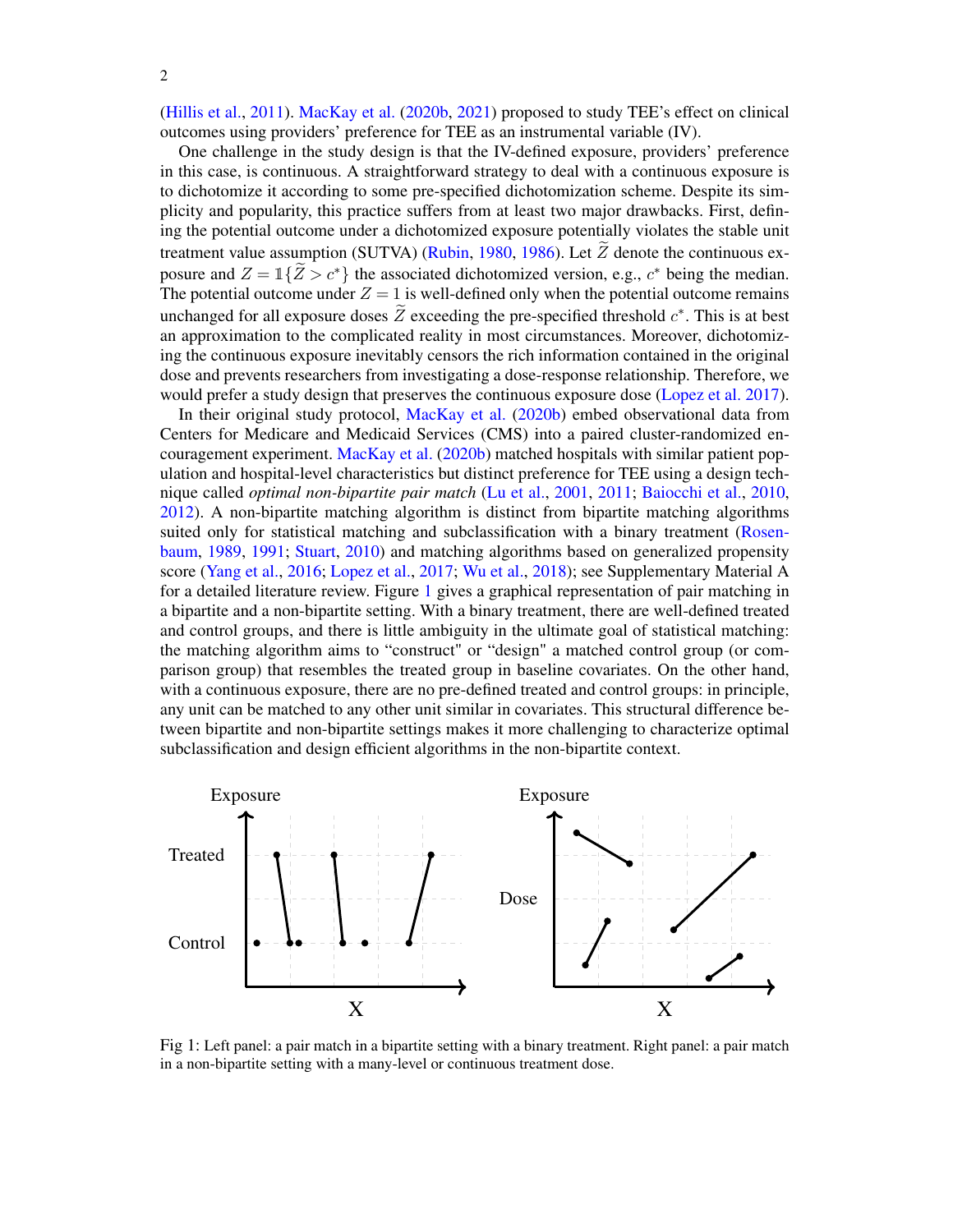1.2. *Pair matching is not optimal.* Full matching is a more flexible subclassification scheme that divides units into non-overlapping matched sets (or subclasses) of size at least, but not necessarily, equal to two. With a binary treatment, [Rosenbaum](#page-20-12) [\(1991\)](#page-20-12) found:

[T]here may be no pair matching and no matching with multiple controls that is an optimal subclassification. ... [A] best pair match may be arbitrarily poor compared with the optimal full matching.

These statements remain true in the non-bipartite setting with a continuous dose. To see this, it suffices to consider the following simple example with 6 units  $\{a, b, c, d, e, f\}$  and the associated distance matrix

$$
\mathbf{M} = \begin{pmatrix}\n a & b & c & d & e & f \\
a & 0 & \epsilon & \epsilon & \omega & \omega & \omega \\
b & \epsilon & 0 & \epsilon & \omega & \omega & \omega \\
\epsilon & \epsilon & 0 & \omega & \omega & \omega & \omega \\
d & \omega & \omega & \omega & 0 & \epsilon & \epsilon \\
e & \omega & \omega & \omega & \epsilon & 0 & \epsilon \\
f & \omega & \omega & \omega & \epsilon & \epsilon & 0\n \end{pmatrix}
$$

with  $\epsilon \ll \omega$ . The ij<sup>th</sup> entry of M represents a measure of distance, e.g., the Mahalanobis distance of observed covariates, between unit  $i$  and  $j$ . An optimal pair match produces the following three matched pairs:

$$
\mathbf{\Pi}_{pair} = \{ \{a, c\}, \{b, d\}, \{e, f\} \}.
$$

On the other hand, consider the following full match:

$$
\mathbf{\Pi}_{\text{full}} = \{ \{a, b, c\}, \{d, e, f\} \}.
$$

It is evident that  $\Pi_{full}$  achieves a better matched-sets homogeneity, which we will carefully define later, compared to  $\Pi_{\text{pair}}$  when  $\epsilon \ll \omega$ ; see Figure [2](#page-2-0) for a transparent graphical representation. Moreover, since  $\omega$  can be arbitrarily larger than  $\epsilon$ ,  $\Pi_{full}$  can be arbitrarily better than  $\Pi_{\text{pair}}$  according to any reasonable homogeneity measure. In the most extreme case where  $\omega = \infty$ , there exists no admissible pair match exhausting six units; however, there exists a feasible full match, and a good one when  $\epsilon$  is small.

<span id="page-2-0"></span>

Fig 2: Left panel: a full match  $\Pi_{\text{full}}$  dividing six units into two matched sets of size three each. Right panel: a pair match  $\Pi_{\text{pair}}$  dividing six units into three matched pairs. When  $\omega \gg \epsilon$ ,  $\Pi_{\text{full}}$  delivers matched sets with superior homogeneity than  $\Pi_{\text{pair}}$ .

Another concern with pair matching is that it is often not flexible enough to deliver a subclassification that is simultaneously homogeneous in units' observed covariates and reasonably heterogeneous in units' exposure doses; in fact, units are often removed in the design stage [\(Baiocchi et al.,](#page-19-1) [2010,](#page-19-1) [2012\)](#page-19-2) to achieve both goals. For instance, [MacKay et al.](#page-20-4) [\(2020b\)](#page-20-4) removed 20% of all hospitals in their matched-pair design using a design device known as "sinks" [\(Baiocchi et al.,](#page-19-1) [2010\)](#page-19-1). Ideally, we would prefer a design that utilizes all units while maintaining homogeneity in covariates and good separation in exposure doses. Lastly, one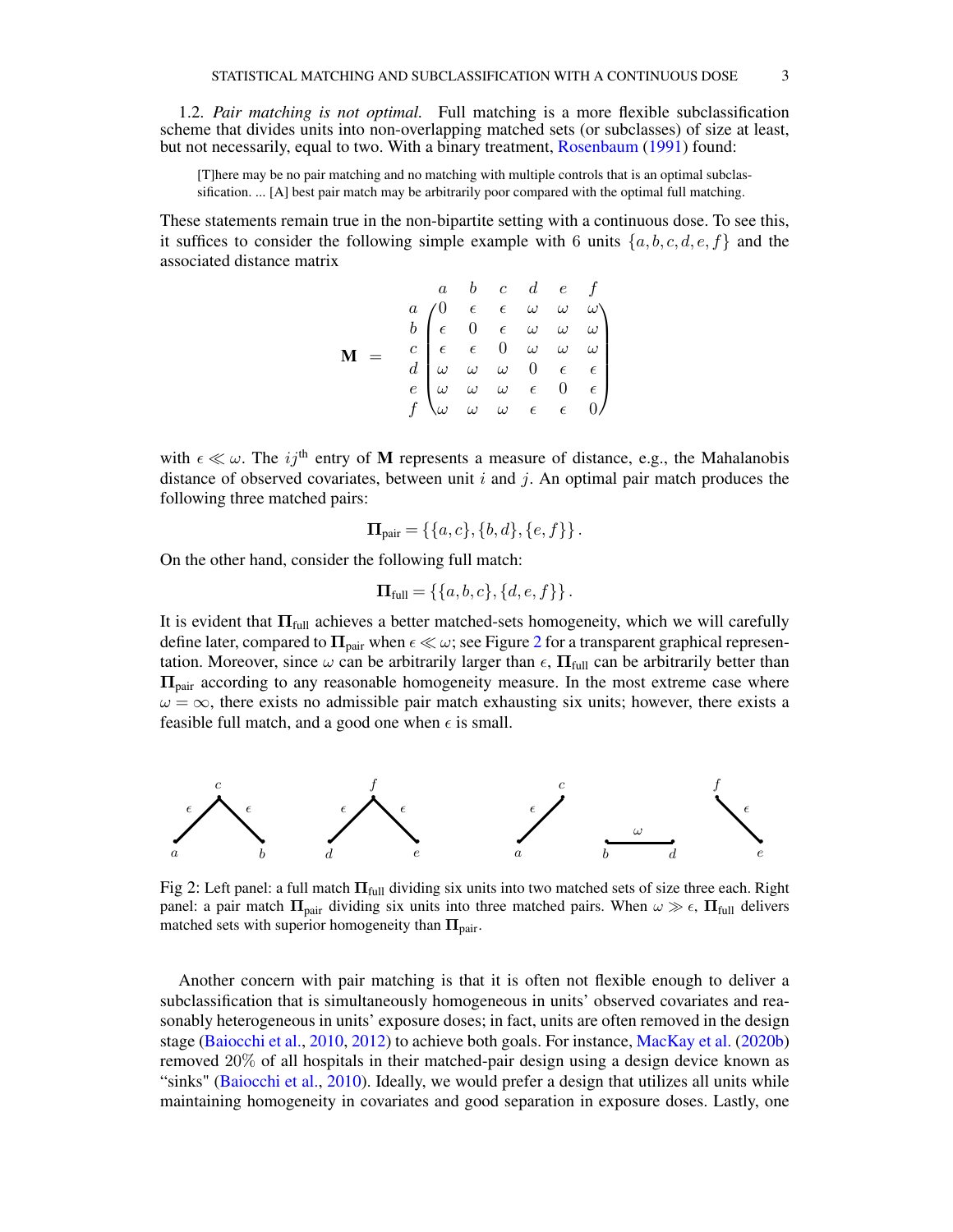minor issue with pair matching is that, when the number of units is odd, say  $N = 5$ , the design necessarily discards one unit to produce two matched pairs.

These limitations of a non-bipartite pair match design and the abundance of observational studies with a continuous or many-level exposure motivate us to study optimal subclassfication in the non-bipartite setting.

1.3. *Outline: a characterization of optimal non-bipartite subclassification, an algorithm, two simulation studies, and an application.* Two subclassification homogeneity measures and optimal subclassification with respect to each measure are defined in Section [2.](#page-3-0) Section [3](#page-4-0) proves a useful relationship between the two homogeneity measures; this relationship suggests that any algorithm that finds a subclassification with respect to one homogeneity measure is automatically a 2-approximation algorithm for the other measure. An efficient, polynomial-time algorithm that finds an optimal subclassification with respect to one homogeneity measure and suitable weights is presented in Section [4.](#page-6-0) Section [5](#page-7-0) discusses how to further incorporate the treatment dose in the design stage, and how to probe the middle ground between an optimal pair match and an optimal subclassification. Two simulation studies, one examining how combining the proposed subclassification scheme with regression adjustment helps reduce bias of the regression estimator, and the other systematically comparing the proposed subclassification method to optimal pair matching, are presented in Section [6](#page-10-0) and [7,](#page-11-0) respectively. We leverage the proposed novel design and conduct randomized-based inference to study the effect of TEE monitoring during CABG surgery on patients' 30-day all-cause mortality in Section [8.](#page-14-0) We conclude with a brief discussion in Section [9.](#page-18-0)

<span id="page-3-0"></span>2. Two measures of subclassification homogeneity. Let  $\mathcal{N} = \{1, 2, ..., N\}$  denote a set of N units and  $2^N$  its power set, i.e., the collection of all subsets of N. Let  $\Pi = {\Pi_1, \Pi_2, \ldots, \Pi_K}$  denote a subclassification (or partition) of these N units into K non-overlapping subclasses such that each subclass  $\Pi_k$  consists of  $|\Pi_k| \geq 2$  units,  $\sum_{1 \leq k \leq K} |\Pi_k| = N$ , and their union  $\bigcup_{1 \leq k \leq K} \Pi_K$  recovers these N units. The number of subclasses K is not fixed a priori. Finally, let A be the set of all possible subclassifications. We first develop two notions of subclass homogeneity.

<span id="page-3-1"></span>DEFINITION 2.1 (Average pairwise homogeneity). Let  $\delta(i, j)$  denote a distance between unit i and j. *Average pairwise homogeneity* of subclass  $\Pi_k$ , denoted as  $\nu(\Pi_k)$ , refers to the following quantity:

(1) 
$$
\nu(\Pi_k) = \frac{1}{|\Pi_k| \times (|\Pi_k| - 1)} \sum_{i,j \in \Pi_k, i \neq j} \delta(i,j).
$$

According to Definition [2.1,](#page-3-1)  $\nu(\Pi_k)$  is the average distance of all pairwise comparisons among units in the subclass  $\Pi_k$ . For instance, in the TEE/CABG application with a hospitalpreference-based instrumental variable exposure,  $\delta(i, j)$  could measure some distance between IV-outcome confounders (e.g., patient composition and hospital characteristics) of hospital i and j, and  $\nu(\Pi_k)$  would then measure the homogeneity in these IV-outcome confounders of hospitals in the same subclass  $\Pi_k$ .

Associated with a subclassification  $\Pi$  and  $\nu(\Pi_k)$  is the following homogeneity measure of  $\Pi$ :

(2) 
$$
\nu(\Pi; \mathcal{W}) = \sum_{1 \leq k \leq K} w(\Pi_k) \times \nu(\Pi_k),
$$

where W is a shorthand for a pre-specified weighting scheme  $w(\cdot): 2^{\mathcal{N}} \mapsto \mathbb{R}^{\geq 0}$  that maps each possible subclass  $\Pi_k \in 2^{\mathcal{N}}$  to a non-negative real number.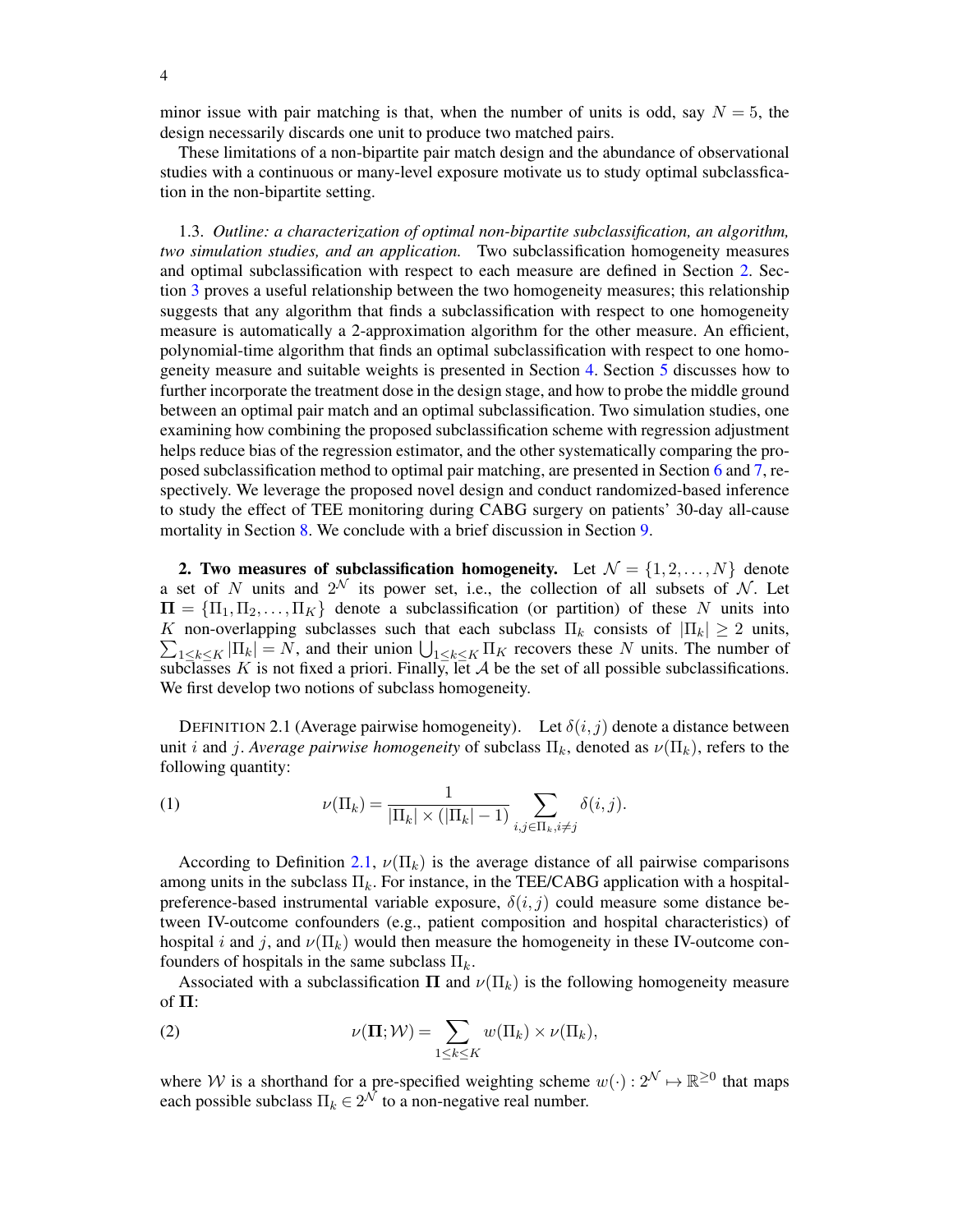<span id="page-4-1"></span>DEFINITION 2.2. A subclassification  $\Pi_{\text{opt}}^{\nu}$  is said to be optimal with respect to the homogeneity measure  $\nu(\mathbf{\Pi}; \mathcal{W})$  if

$$
\Pi_{opt}^{\nu} = \underset{\Pi \in \mathcal{A}}{\arg \min} \ \nu(\Pi; \mathcal{W}).
$$

In full matching with a binary exposure, each subclass consists of either one treated unit and multiple control units or one control unit and multiple treated units, and subclass homogeneity is measured by averaging over all pairwise comparisons between the treated unit and each control unit (or the control unit and each treated unit); see [Rosenbaum](#page-20-12) [\(1991,](#page-20-12) Section 3). This structure motivates a second sensible homogeneity measure as follows.

DEFINITION 2.3 (Star homogeneity). Let  $i_k^* \in \Pi_k$  be a reference unit in subclass  $\Pi_k$ . *Star homogeneity* refers to the following quantity:

(3) 
$$
\nu_{\text{star}}(\Pi_k; i_k^*) = \frac{1}{|\Pi_k| - 1} \sum_{j \in \Pi_k, j \neq i_k^*} \delta(i_k^*, j).
$$

Unlike  $\nu(\Pi_k)$  which averages over all pairwise comparisons,  $\nu_{star}(\Pi_k; i_k^*)$  first picks a reference unit (e.g., the unit with the highest or lowest dose in each subclass; see Section [5.1](#page-7-1) for how to enforce this choice), compares all other units to this reference unit, and then averages over such comparisons. In the TEE/CABG application, if the hospital with the highest preference for TEE in the subclass  $\Pi_k$  is chosen as the reference unit  $i_k^*$ , then  $\nu_{star}(\Pi_k; i_k^*)$ measures how close in patient composition and hospital characteristics the other hospitals in the same subclass are compared to this highest-preference hospital.

Associated with a subclassification  $\Pi$ , the star homogeneity, a vector of reference units  $\mathbf{i}^* = (i_1^*, \dots, i_K^*)$ , and a weighting scheme W is a second homogeneity measure of  $\Pi$ :

(4) 
$$
\nu_{\text{star}}(\Pi; \mathbf{i}^*, \mathcal{W}) = \sum_{1 \leq k \leq K} w(\Pi_k) \times \nu_{\text{star}}(\Pi_k; i_k^*).
$$

<span id="page-4-2"></span>DEFINITION 2.4. A subclassification  $\Pi_{opt}^{\nu_{star}} = {\Pi_{opt,1}^{\nu_{star}}}, \dots, \Pi_{opt,K}^{\nu_{star}}$  with reference units  $\mathbf{i}_{\text{opt}}^* = (i_{\text{opt},1}^*, \dots, i_{\text{opt},K}^*)$ ,  $i_{\text{opt},k}^* \in \Pi_{\text{opt},k}^{\nu_{\text{star}}}$ , is said to be optimal with respect to the homogeneity measure  $\nu_{\text{star}}(\boldsymbol{\Pi}; \mathbf{i}^*, \mathcal{W})$  if

$$
(\boldsymbol{\Pi}_{opt}^{\nu_{star}}, \mathbf{i}_{opt}^*) = \operatornamewithlimits{arg\,min}_{\boldsymbol{\Pi} \in \mathcal{A}} \operatornamewithlimits{arg\,min}_{i_k^* \in \Pi_k, 1 \leq k \leq K} \nu_{star}(\boldsymbol{\Pi}; \mathbf{i}^*, \mathcal{W}),
$$

where minimization is taken over all subclassifications *and* all possible reference units in each subclass.

REMARK. In the special case of pair matching, it is easy to check that for all  $\Pi_k \in \Pi$ and for all  $i_k^* \in \Pi_k$ ,  $\nu_{star}(\Pi_k; i_k^*) = \nu(\Pi_k)$ , i.e., two measures of subclass homogeneity reduce to the same measure. Moreover, under a weighting scheme that assigns the same weight to all matched pairs, we have  $\Pi_{opt}^{\nu_{\text{star}}} = \Pi_{opt}^{\nu}$  and this optimal solution is precisely returned by an optimal non-bipartite pair matching algorithm [\(Lu et al.,](#page-20-9) [2001,](#page-20-9) [2011\)](#page-20-10).

<span id="page-4-0"></span>**3. Relationship between two optimal solutions.** A subclassification  $\Pi_{opt}^{\nu_{star}}$  is optimal with respect to the homogeneity measure  $\nu_{star}(\cdot)$  and a weighting scheme W. A natural question arises as to what can be said about its homogeneity under the other measure  $\nu(\cdot)$ , and how  $\nu(\mathbf{\Pi}_{opt}^{\nu_{\text{star}}}; \mathcal{W})$  compares to the optimal  $\nu(\cdot)$  homogeneity under the same weights. This section establishes a revealing relationship between  $\nu(\mathbf{\Pi}_{\text{opt}}^{\nu_{\text{star}}};W)$  and  $\nu(\mathbf{\Pi}_{\text{opt}}^{\nu};W)$ .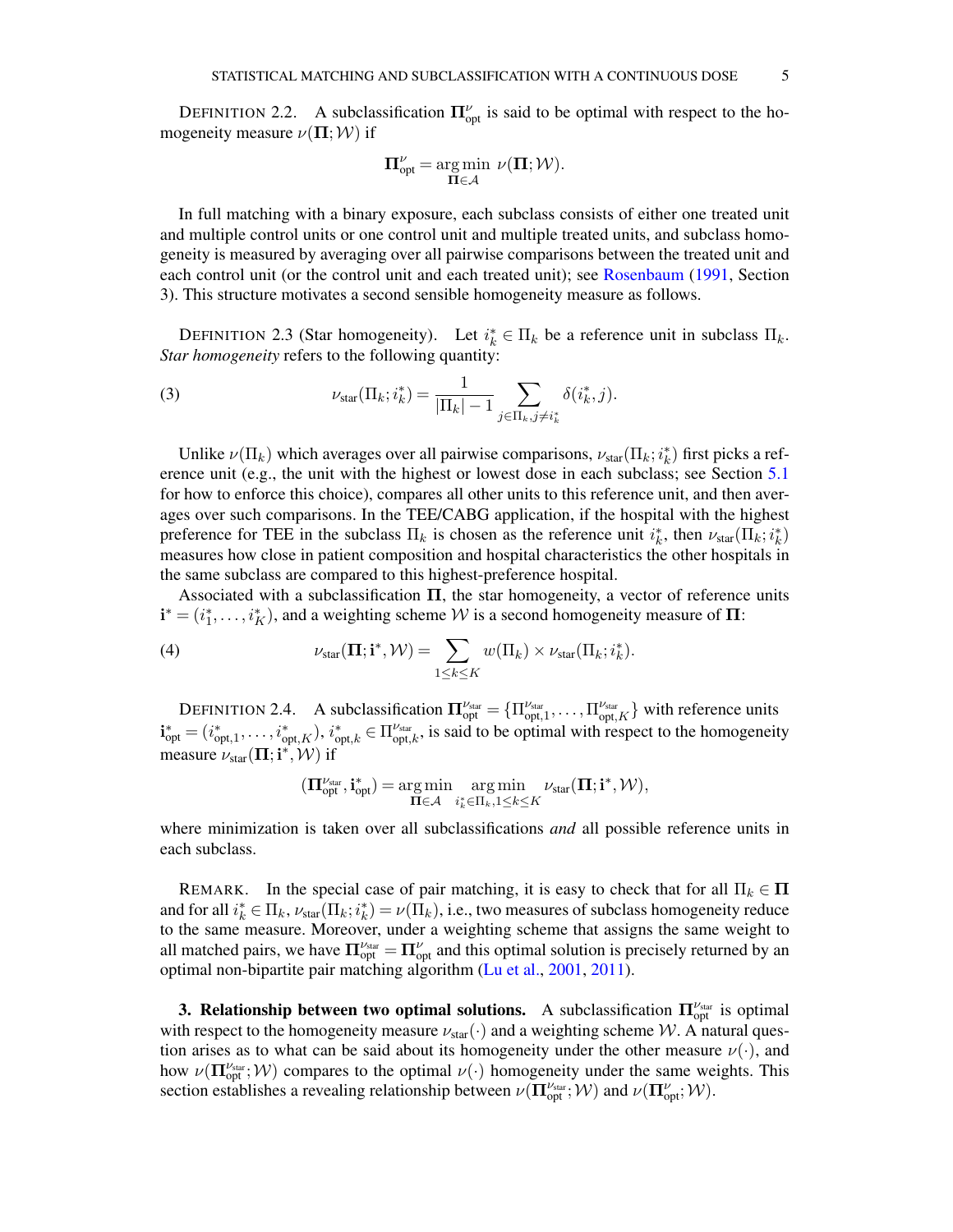6

<span id="page-5-3"></span>LEMMA 3.1. Let  $\Pi_k$  be a subclass with size  $|\Pi_k|$  and  $\delta(i, j)$  a distance that satisfies the triangle inequality. We have

$$
\min_{i_k^* \in \Pi_k} \nu_{\text{star}}(\Pi_k; i_k^*) \le \nu(\Pi_k),
$$

and

$$
\nu(\Pi_k) \le \frac{2(|\Pi_k|-1)}{|\Pi_k|} \cdot \nu_{\text{star}}(\Pi_k; i_k^*), \ \forall i_k^* \in \Pi_k.
$$

In particular, when  $|\Pi_k| = 2$ , we have  $\nu_{star}(\Pi_k; i_k^*) = \nu(\Pi_k)$ ,  $\forall i_k^* \in \Pi_k$ .

PROOF. All proofs in this article are in Supplementary Material B.

Let  $\nu_{\text{star}}^*(\Pi_k) := \min_{i_k^* \in \Pi_k} \nu_{\text{star}}(\Pi_k; i_k^*)$  be the minimum  $\nu_{\text{star}}(\cdot)$  homogeneity of a subclass  $\Pi_k$  among all reference units  $i_k^* \in \Pi_k$ . Define

$$
\nu_{\text{star}}^*(\Pi; \mathcal{W}) = \sum_{1 \leq k \leq K} w(\Pi_k) \cdot \nu_{\text{star}}^*(\Pi_k).
$$

<span id="page-5-0"></span>COROLLARY 3.2. For any subclass  $\Pi_k$ , we have

$$
\nu_{\text{star}}^*(\Pi_k) \leq \nu(\Pi_k) \leq \frac{2(|\Pi_k|-1)}{|\Pi_k|} \cdot \nu_{\text{star}}^*(\Pi_k).
$$

Moreover, for any subclassification  $\Pi$  and weighting scheme W, we have

$$
\nu^*_{star}(\boldsymbol{\Pi}; \mathcal{W}) \leq \nu(\boldsymbol{\Pi}; \mathcal{W}) < 2 \nu^*_{star}(\boldsymbol{\Pi}; \mathcal{W}).
$$

Corollary [3.2](#page-5-0) establishes a link between two homogeneity measures  $\nu(\mathbf{\Pi};W)$  and  $\nu_{\text{star}}(\Pi; \mathcal{W})$ : any subclassification  $\Pi$  has its  $\nu(\Pi; \mathcal{W})$  sandwiched between  $\nu_{\text{star}}^*(\Pi; \mathcal{W})$  and  $2\nu_{\text{star}}^*(\mathbf{\Pi};\mathcal{W})$ . Proposition [3.3](#page-5-1) is an important consequence of Corollary [3.2.](#page-5-0)

<span id="page-5-1"></span>PROPOSITION 3.3. Let  $\Pi_{opt}^{\nu_{star}}$  be an optimal partition with respect to the homogeneity measure  $\nu_{\text{star}}(\cdot)$  and weighting scheme  $\mathcal{W}$ , and  $\mathbf{\Pi}_{\text{opt}}^{\nu}$  optimal with respect to  $\nu(\cdot)$  and the same weighting scheme. We have

$$
\nu(\mathbf{\Pi}_{\mathrm{opt}}^\nu;\mathcal{W}) \leq \nu(\mathbf{\Pi}_{\mathrm{opt}}^{\nu_{\mathrm{star}}};\mathcal{W}) < 2 \nu(\mathbf{\Pi}_{\mathrm{opt}}^\nu;\mathcal{W}).
$$

In words,  $\Pi_{opt}^{\nu_{star}}$  is optimal under the homogeneity measure  $\nu_{star}(\cdot)$ , and its homogeneity under the other measure  $\nu(\cdot)$  is no worse than the optimal homogeneity under  $\nu(\cdot)$  by a factor of 2.

In the computer science and operations research literature, an approximation algorithm refers to an algorithm that finds an approximate solution to an optimization problem with a provable guarantee on the distance between the approximate solution and the optimal solution; see [Vazirani](#page-20-14) [\(2013\)](#page-20-14) and [Williamson and Shmoys](#page-20-15) [\(2011\)](#page-20-15) for general discussion. A  $\rho$ -approximation algorithm refers to an approximation algorithm that returns an approximate solution  $x^*_{\text{approx}}$  whose objective function value  $f^*_{\text{approx}}$  is no worse than that of the optimal solution  $f_{\text{opt}}$  by a factor of  $\rho$ , i.e.,

$$
f_{\text{opt}} \le f_{\text{approx}}^* \le \rho \times f_{\text{opt}}.
$$

Corollary [3.4](#page-5-2) is an immediate consequence of Proposition [3.3.](#page-5-1)

<span id="page-5-2"></span>COROLLARY 3.4. Let  $\Pi_{opt}^{\nu}$  and  $\Pi_{opt}^{\nu_{star}}$  be defined as in Definition [2.2](#page-4-1) and Definition [2.4](#page-4-2) with respect to the same weighting scheme W. If ALG is an algorithm for finding  $\Pi_{opt}^{\nu_{star}}$ , then ALG is also a 2-approximation algorithm for finding  $\Pi_{\text{opt}}^{\nu}$ .

Corollary [3.4](#page-5-2) is important and useful because efficient, polynomial-time algorithms exist for finding  $\Pi_{\text{opt}}^{\nu_{\text{star}}}$  with respect to suitable weights, as we demonstrate in the next section.

 $\Box$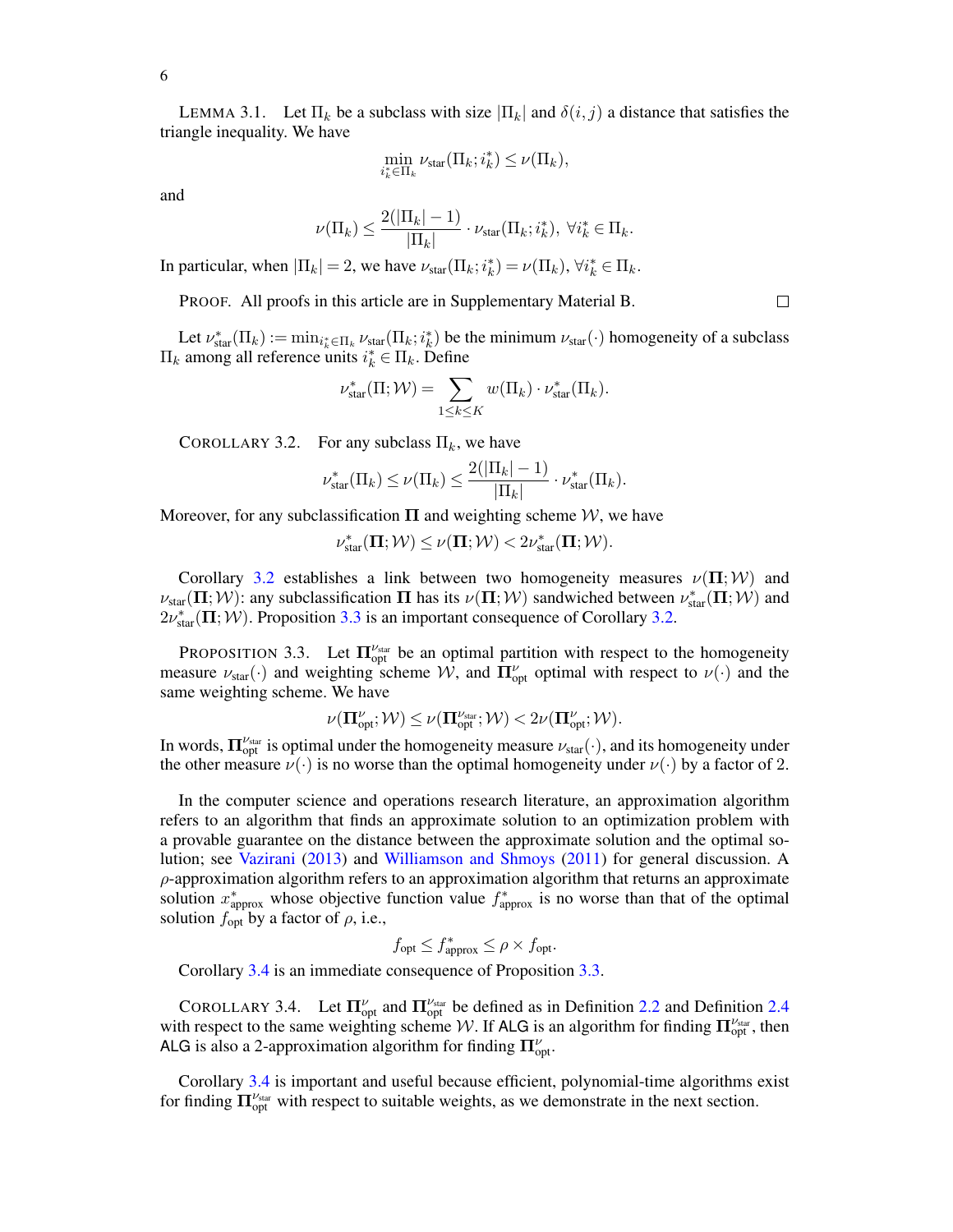### <span id="page-6-0"></span>4. An efficient, polynomial-time algorithm.

4.1. *Graph, edge cover, and suitable weights.* We introduce some useful terminologies from the graph theory to carry forward the discussion. Let  $G = (V, E)$  denote a graph with vertex set V and edge set E. We use  $e = (i, j)$ ,  $i, j \in V$ , to denote an edge connecting vertex i and j, in which case we say vertex i (and similarly j) is incident to edge  $e = (i, j)$ . A subset of edges  $S \subseteq E$  is said to form a star if  $S = \{(i, j_1), (i, j_2), \dots, (i, j_k)\}\; i$  is often referred to as the internal node or center of the star, and  $\{j_1, j_2, \ldots, j_k\}$  leaves.

An *edge cover* of graph G is a subset of edges  $F \subseteq E$  such that all vertices in G are incident to at least one edge in F. Let  $\mathcal F$  denote the class of all edge covers of graph  $G$ , and each edge  $e = (i, j)$  be associated with a nonnegative cost  $c(i, j)$ . The cost of an edge cover  $F$  is defined to be

$$
COST(F) = \sum_{(i,j)\in F} c(i,j).
$$

Figure [3](#page-6-1) gives two examples of an edge cover in the same graph. The cost of the edge cover in the left panel is 11.5 and that in the right panel is 14.

<span id="page-6-1"></span>

Fig 3: Two edge covers (bold lines) of the same graph. The cost of the edge cover in the left panel is  $1+2+1.5+3+4=11.5$ , and the cost of the edge cover in the right panel is  $1+3+2+3+1+4=14$ .

Lemma [4.1](#page-6-2) states that for a suitable choice of weights, homogeneity measure  $\nu_{star}(\mathbf{\Pi};\mathbf{i}^*,\mathcal{W})$ corresponds to the cost of a particular edge cover.

<span id="page-6-2"></span>LEMMA 4.1. Let  $\Pi = {\{\Pi_1, \dots, \Pi_K\}}$  be a partition, and  $W^{\text{suit}}$  a weighting scheme that assigns  $w(\Pi_k) = |\Pi_k| - 1$  to subclass  $\Pi_k$ . Then

(5) 
$$
\nu_{\text{star}}(\Pi; \mathbf{i}^*, \mathcal{W}^{\text{suit}}) = \sum_{1 \leq k \leq K} \sum_{j \in \Pi_k, j \neq i^*_k} \delta(i^*_k, j),
$$

and  $\nu_{star}(\Pi; i^*, \mathcal{W}^{suit})$  is equal to the cost of an edge cover with connected components  ${\{\Pi_1, \ldots, \Pi_K\}}$ , each connected component  $\Pi_k$  being a star with internal vertex  $i_k^*$  and leaves  $\{j \in \Pi_k, j \neq i_k^*\}$ , and cost of any edge connecting two nodes i and j being  $\delta(i, j)$ .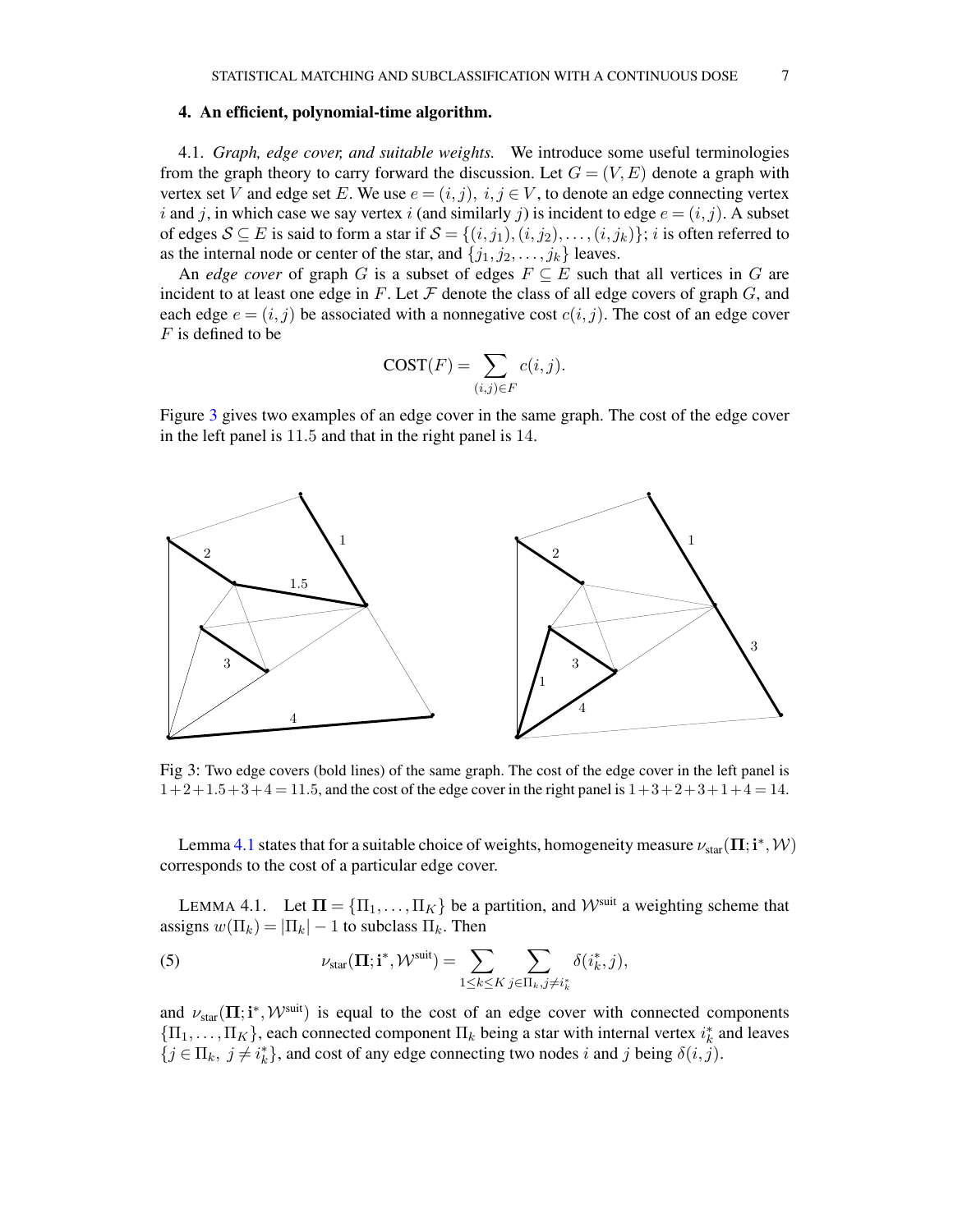4.2. *A minimum cost edge cover induces an optimal subclassification with respect to suitable weights.* A minimum cost edge cover, i.e., the edge cover that attains the minimum cost among all edge covers of  $G$ , can be efficiently found in polynomial time [\(Schrijver,](#page-20-16) [2003\)](#page-20-16); in fact, the problem of finding a minimum cost edge cover can be reduced to the problem of finding a minimum cost matching in an expanded non-bipartite graph. Moreover, Proposition [4.2](#page-7-2) states that a minimum cost edge cover induces an optimal subclassification with respect to the homogeneity measure  $\nu_{star}(\mathbf{\Pi};\mathbf{i}^*,\mathcal{W}^{\text{suit}})$  when the edge cost is nonnegative.

<span id="page-7-2"></span>PROPOSITION 4.2. Let  $G = (V, E)$  be a graph and  $c : E \mapsto \mathbb{R}^{\geq 0}$  a nonnegative cost function. Then

- 1. There exists a minimum cost edge cover whose connected components are all stars; call this minimum cost star-tiled edge cover  $F_{\text{star}}^*$ ;
- 2. Let the cost function  $c(\cdot)$  of edge  $e = (i, j)$  be the distance  $\delta(i, j)$ , then

$$
\text{COST}(F_{\text{star}}^*) = \min_{\Pi \in \mathcal{A}; \ i_k^* \in \Pi_k, 1 \leq k \leq K} \nu_{\text{star}}(\Pi; \mathbf{i}^*, \mathcal{W}^{\text{suit}}).
$$

In other words,  $F_{\text{star}}^*$  induces an optimal subclassification with respect to the homogeneity measure  $\nu_{\text{star}}(\boldsymbol{\Pi}; \mathbf{i}^*, \mathcal{W}^{\text{suit}})$ .

4.3. *An efficient algorithm that finds minimum cost edge cover.* Algorithm [1](#page-7-3) transforms the problem of finding a minimum cost edge cover into an optimal non-bipartite matching problem [\(Schrijver,](#page-20-16) [2003\)](#page-20-16), the computation complexity of which is  $O(|V|^3)$  in a graph with |V| vertices. Algorithm [1](#page-7-3) returns a minimum cost edge cover  $F^*$ ; we may further process  $F^*$  as described in the proof of Proposition [4.2](#page-7-2) to obtain  $F^*_{\text{star}}$ , a minimum cost edge cover consisting of all stars. The complexity of finding a minimum cost edge cover is the same as optimal non-bipartite matching. The algorithm is further illustrated in Supplementary Material D. We will refer to the subclassification scheme induced by  $F_{\text{star}}^*$  as a "non-bipartite full match design."

**Algorithm 1:** Finding a minimum cost edge cover for a graph  $G = (V, E)$ 

<span id="page-7-3"></span>**Input:** A graph  $G = (V, E)$ 

- 1. Create a copy of  $G = (V, E)$  with the same topology and edge cost; denote it as  $G' = (V', E')$ .
- 2. For each  $v \in V$  and its counterpart  $v' \in V'$ , add an edge  $(v, v')$ ; a total of  $|V|$  edges are added.
- 3. Assign a cost equal to  $2\mu(v)$  to each edge  $(v, v')$ , where  $\mu(v)$  denotes the minimum cost among all edges incident to  $v \in V$ .
- 4. Solve an optimal non-bipartite matching problem in the graph  $G \cup G'$ ; let  $M^*$  denote this optimal matching.
- 5. Delete from  $M^*$  any edge in E'; replace any edge of the form  $(v, v')$  in  $M^*$  with an edge  $(v, u) \in E$  such
- that  $\delta(v, u) = \mu(v)$ ; denote by  $F^*$  the result;
- 6. Return the minimum cost edge cover  $F^*$ .

### <span id="page-7-0"></span>5. Additional design considerations.

<span id="page-7-1"></span>5.1. *Dose caliper.* With a binary treatment, there is a distance between each treated unit and each control unit, and this distance unequivocally measures the closeness of the treated and control units in their observed covariates. With a continuous or many-level treatment/encouragement dose, homogeneity in observed covariates is still an important aspect; however, distances in this case may further take into account the treatment/encouragement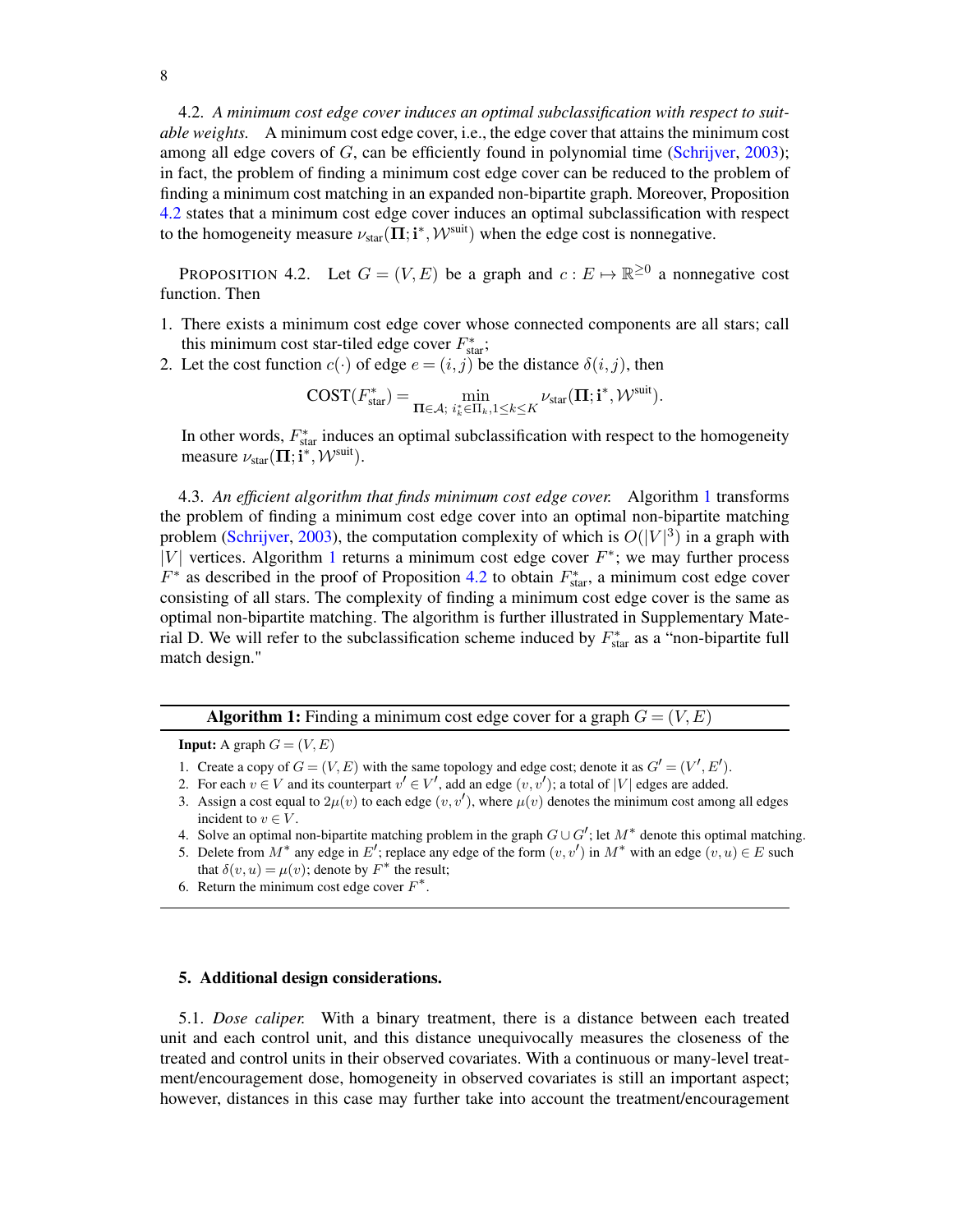dose in order to design matched sets that are homogeneous in observed covariates *and* wellseparated in their exposure doses [\(Lu et al.,](#page-20-9) [2001\)](#page-20-9).

This is in particular relevant in our TEE/CABG application with an IV-defined continuous exposure. It is widely acknowledged that confidence intervals obtained from weak instruments are often excessively long and non-informative [\(Imbens and Rosenbaum,](#page-20-17) [2005\)](#page-20-17). A large encouragement dose, on the other hand, would typically create stronger incentives for units to accept the treatment, increase the compliance rate, and eventually render the statistical inference substantially more powerful [\(Baiocchi et al.,](#page-19-1) [2010;](#page-19-1) [Heng et al.,](#page-19-3) [2019;](#page-19-3) [Zhang et al.,](#page-21-2) [2021a\)](#page-21-2). For instance, [Heng et al.](#page-19-3) [\(2019\)](#page-19-3) derived the asymptotic relative efficiency (ARE) of some commonly-used test statistics when testing the same proportional treatment effect model [\(Small and Rosenbaum,](#page-20-18) [2008\)](#page-20-18) with two instrumental variables of different strengths. They found that for a weaker IV with compliance rate  $\iota_1$  to achieve the same efficiency as a stronger IV with compliance rate  $i_2$  ( $i_2 \geq i_1$ ), the weaker IV needs to have a sample size  $(\iota_2/\iota_1)^2$  times larger than that of a stronger IV. Analytic results of this kind provide incentives to separate exposure doses in the design stage.

How to pursue this design aspect in a non-bipartite full match? We borrow the idea of a "caliper" from the literature on "caliper matching" [\(Cochran and Rubin,](#page-19-4) [1973\)](#page-19-4) and "propen-sity score caliper" [\(Rosenbaum and Rubin,](#page-20-19) [1985\)](#page-20-19). Let  $\delta(i, j)$  measure the distance between observed covariates, and  $Z_i$  and  $Z_j$  the encouragement doses of unit i and j, respectively. One straightforward way to incorporate the encouragement dose is to define a new distance  $\delta'(i,j) = \delta(i,j) + C \times \mathbb{1}\{|Z_i - Z_j| \leq \tau_0\}$ , where  $\tau_0$  is called a *dose caliper* and C a large penalty applied when  $Z_i$  and  $Z_j$  differ by less than or equal to the caliper size. Hence, a large C would discourage an edge cover from connecting unit i and j whenever their doses are within the caliper size. Analogous to a propensity score caliper, a dose caliper may be implemented both as a hard constraint, by setting  $C = \infty$  or equivalently removing edges  ${e = (i, j)}$  such that  $|Z_i - Z_j| \leq \tau_0$ , or as a soft constraint by setting C to a large but finite number [\(Zhang et al.,](#page-21-3) [2021b,](#page-21-3) Section 2.3). In Supplementary Material C.1, we illustrate the dose caliper using a simulation study.

A dose caliper facilitates interpreting the chosen reference unit in each subclass. Consider implementing a hard caliper with size  $\tau_0$ . Let  $Z_{i^*_k}$  be the dose of the internal node of a subclass  $\Pi_k$  and  $\mathcal{Z}_{\text{leaves},k} = \{Z_j, j \in \Pi_k, j \neq i_k^*\}$  the collection of doses of leaves in  $\Pi_k$ . By definition of a hard dose caliper, the dose of the internal node  $i_k^*$  necessarily satisfies

$$
Z_{i_k^*} > Z_j + \tau_0
$$
 or  $Z_{i_k^*} \le Z_j - \tau_0$ ,

for all  $Z_i \in \mathcal{Z}_{\text{leaves},k}$ . In the former case, the internal node corresponds to the unit with the highest dose (and at least  $\tau_0$  higher in dose than any other unit in the same subclass) and we may view it as a *pseudo-treated* unit in the subclass; in the latter case, it is one with the lowest dose and can be viewed as a *pseudo-control* unit. This particular structure, one pseudo-treated and a variable number of pseudo-control units (or one pseudo-control and a variable number of pseudo-treated units) is analogous to that of full matching with a binary exposure [\(Hansen,](#page-19-5) [2004;](#page-19-5) [Hansen and Klopfer,](#page-19-6) [2006\)](#page-19-6); see Figure [4](#page-9-0) for an illustration. In the TEE/CABG application, matching with a dose caliper forces each matched set to have one high-preference hospital and a few low-preference hospitals, or one low-preference hospital and a few high-preference hospitals, and comparisons in the health outcomes will be made among high-preference and low-preference hospitals within each formed subclass.

5.2. *Incorporating matched-sets-cardinality penalty.* In a bipartite full matching, there are two parameters controlling for the maximum number of treated and control units in each matched set, respectively. Options max.controls and min.controls of function fullmatch in the R pacakge optmatch [\(Hansen and Klopfer,](#page-19-6) [2006;](#page-19-6) [Hansen,](#page-19-7) [2007\)](#page-19-7) serve this purpose. For example, setting min.controls  $= 0.25$  would restrict the matched set to have at most 4 treated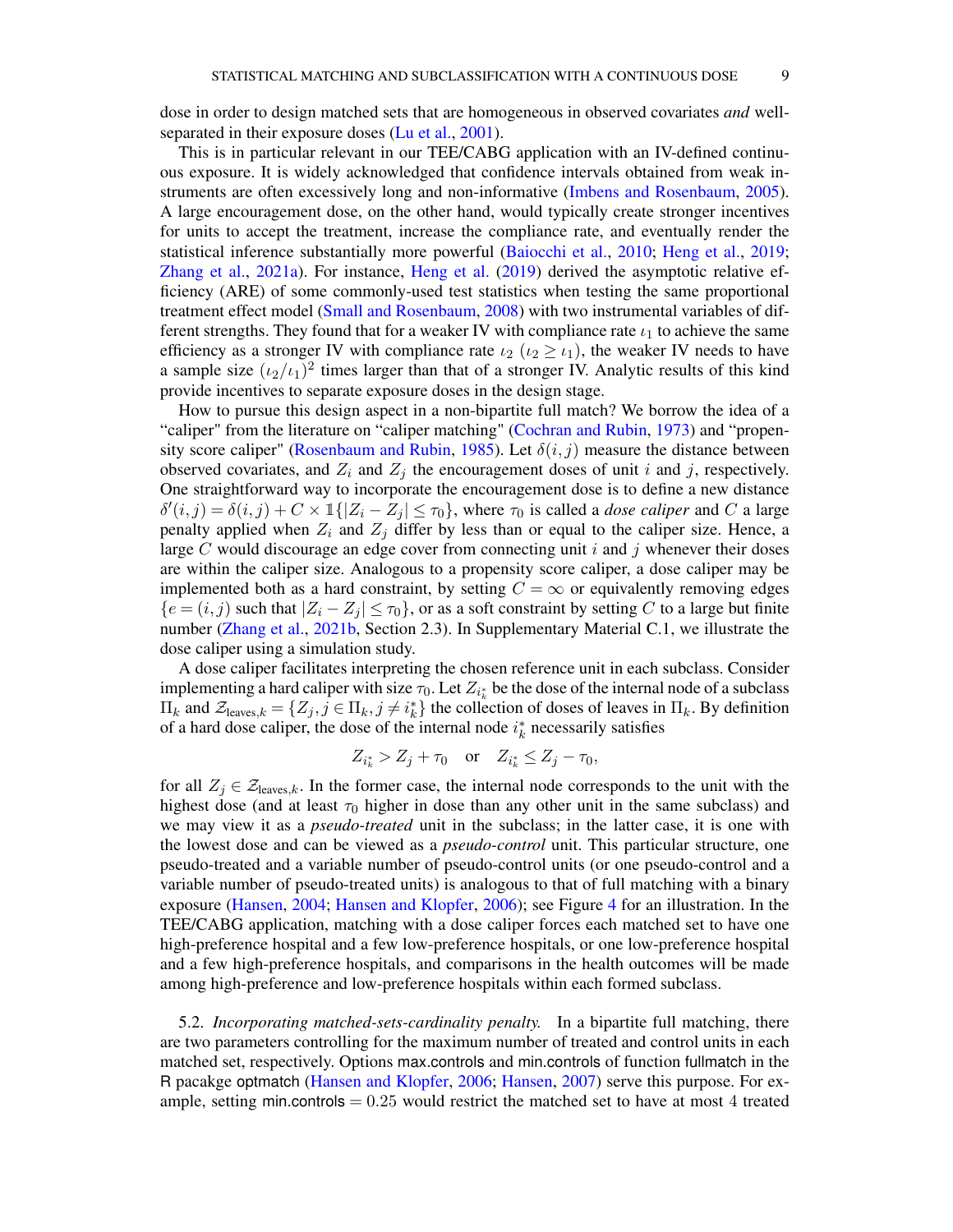<span id="page-9-0"></span>

Fig 4: Left panel: full match with a binary treatment. Right panel: non-bipartite full match with a dose caliper  $\tau_0 = 2$ . From left to right are  $\Pi_1$ ,  $\Pi_2$ ,  $\Pi_3$ , and  $\Pi_4$ . The internal node in each subclass  $\Pi_k$  is either the unit with the highest dose as in  $\Pi_1$ ,  $\Pi_2$ , and  $\Pi_4$ , or the unit with the lowest dose as in  $\Pi_3$ . The internal node has dose at least  $\tau_0 = 2$  larger than leaves in the same subclass.

subjects for one control, and max.controls  $= 4$  at most 4 controls for one treated; together, they restrict the cardinality of matched sets to be at most  $4 + 1 = 5$ .

In the context of non-bipartite matching with a continuous dose, we may also want to have some control over the size of subclasses and hence how many subclasses in a subclassification. To this end, we consider adding to a homogeneity measure a proper penalty on the cardinality of subclasses. Let the homogeneity measure be  $\nu_{star}$ , and consider the following modified homogeneity measure:

$$
\nu_{\mathrm{star}}^{\lambda}(\boldsymbol{\Pi};\mathbf{i}^*,\mathcal{W}) = \nu_{\mathrm{star}}(\boldsymbol{\Pi};\mathbf{i}^*,\mathcal{W}) + \lambda \times \left\{\sum_{\Pi_k \in \boldsymbol{\Pi}} |\Pi_k| - 2\right\}.
$$

DEFINITION 5.1. A subclassification  $\Pi_{\text{opt},\lambda}^{\nu_{\text{star}}} = {\Pi_{\text{opt},\lambda,1}^{\nu_{\text{star}}}, \dots, \Pi_{\text{opt},\lambda,K}^{\nu_{\text{star}}}}$  with reference units  $\mathbf{i}_{\text{opt},\lambda}^* = (i_{\text{opt},\lambda,1}^*, \ldots, i_{\text{opt},\lambda,K}^*), i_{\text{opt},\lambda,k}^* \in \Pi_{\text{opt},\lambda,k}^{\nu_{\text{star}}},$  is said to be optimal with respect to the homogeneity measure  $\nu_{\text{star}}^{\lambda}(\boldsymbol{\Pi};\mathbf{i}^*,\mathcal{W})$  if

$$
\begin{split} (\mathbf{\Pi}_{\text{opt},\lambda}^{\nu_{\text{star}}},\mathbf{i}_{\text{opt},\lambda}^{*}) = & \operatorname*{arg\,min}_{\mathbf{\Pi} \in \mathcal{A}} \operatorname*{arg\,min}_{i_{k}^{*} \in \Pi_{k}, 1 \leq k \leq K} \nu_{\text{star}}^{\lambda}(\mathbf{\Pi};\mathbf{i}^{*},\mathcal{W}) \\ = & \operatorname*{arg\,min}_{\mathbf{\Pi} \in \mathcal{A}} \operatorname*{arg\,min}_{i_{k}^{*} \in \Pi_{k}, 1 \leq k \leq K} \left\{ \nu_{\text{star}}(\mathbf{\Pi};\mathbf{i}^{*},\mathcal{W}) + \lambda \times \left\{ \sum_{\Pi_{k} \in \mathbf{\Pi}} |\Pi_{k}| - 2 \right\} \right\}. \end{split}
$$

When  $\lambda = 0$ , this definition reduces to Definition [2.4;](#page-4-2) when  $\lambda = \infty$ ,  $\prod_{\text{opt},\lambda=\infty}^{\nu_{\text{star}}}$  reduces to the solution to an optimal non-bipartite pair match because  $|\Pi_k| - 2 = 0$  for matched pairs. As  $\lambda$  increases from 0 to  $\infty$ , we explore the middle ground between a subclassification that is optimal with respect to  $\nu_{star}(\Pi; i^*, \mathcal{W})$  and an optimal non-bipartite pair matching.

With suitable weights  $W^{\text{suit}}$ , we can find  $\Pi_{\text{opt},\lambda}^{\nu_{\text{star}}}$  efficiently via a slightly modified version of Algorithm [1;](#page-7-3) in fact, it suffices to modify Step 3 in Algorithm [1](#page-7-3) as follows:

3<sup>\*</sup>. Assign a cost equal to  $2\mu(v) + 2\lambda$  to each edge  $(v, v')$ , where  $\mu(v)$  denotes the minimum cost among all edges incident to  $v \in V$ .

Let  $F_{\lambda}^*$  denote the output from the modified Algorithm [1.](#page-7-3) Following a similar argument in the proof of Proposition [4.2,](#page-7-2) we may further process  $F_{\lambda}^*$  to obtain  $F_{\text{star},\lambda}^*$ , an edge cover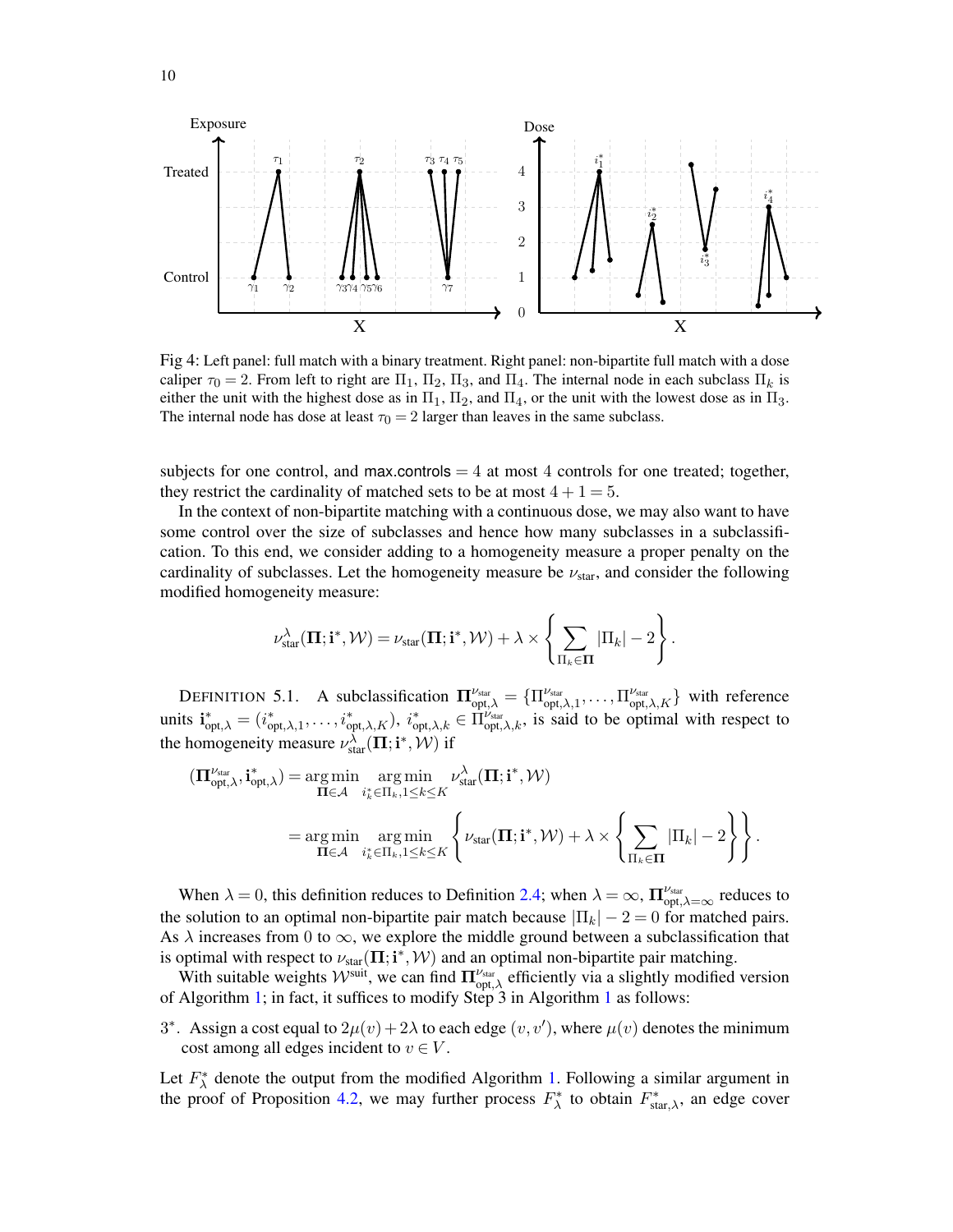consisting of all stars. In Supplementary Material B.5, we prove a result analogous to Propo-sition [4.2,](#page-7-2) which states that  $\overline{F_{\text{star},\lambda}}$  induces a subclassification that is optimal with respect to  $\nu_{\text{star}}^{\lambda}(\Pi; \mathbf{i}^*, \mathcal{W}^{\text{suit}})$ . Supplementary Material C.2 illustrates how to choose  $\lambda$  with a simulation study.

## <span id="page-10-0"></span>6. Simulation studies I: non-bipartite matching as a preprocessing step to remove bias in parametric causal inference with a continuous treatment dose.

6.1. *Goal and structure.* It is widely acknowledged that with a binary treatment, combining statistical matching with regression adjustment renders analysis more robust to model misspecification and helps remove bias in treatment effect estimation [\(Rubin,](#page-20-20) [1973,](#page-20-20) [1979\)](#page-20-21); hence, many authors advocate using statistical matching as a nonparametric preprocessing step before parametric causal inference [\(Ho et al.,](#page-20-22) [2007;](#page-20-22) [Stuart,](#page-20-13) [2010\)](#page-20-13). The primary goal of this section is to assess if combining the non-bipartite full matching developed in this article and regression adjustment helps reduce model dependence and remove bias in the continuous treatment setting.

Our simulation studies in this section can be compactly represented as a  $2 \times 2 \times 2 \times 3 \times 3$  $2 \times 4$  factorial study with the following factors:

- **Factor 1:** treatment effect estimator:  $\widehat{\beta}_{reg}$  and  $\widehat{\beta}_{reg, match}$ .
- Factor 2: dimension of covariates,  $d$ : 5 and 10.

**Factor 3:** sample size,  $n: 500$  and 2000.

- **Factor 4:** treatment dose model: a multi-level treatment  $Z \sim$  Uniform $\{-2, -1, 0, 1, 2\}$ ; two **ctor 4:** treatment dose model: a multi-level treatment  $Z \sim \text{Uniform}\{-2, -1, 0, 1, 2\}$ ; two continuous treatments  $Z \sim \text{Uniform}[1 - \sqrt{3}, 1 + \sqrt{3}]$  and  $Z \sim \text{Exponential}(1)$  so that the continuous treatment Z has mean 1 and variance 1.
- **Factor 5:** observed covariates distribution:  $X \sim$  Multivariate Normal $(\mu, \Sigma)$ , with  $\mu =$  $(cZ, 0, \ldots, 0)^{\text{T}}$  and  $\Sigma = \begin{pmatrix} 4 & 0 \\ 0 & I_{d-1} \end{pmatrix}$  with  $c = -2$  and 2.
- **Factor 6:** response model:  $Y | X, Z \sim \text{Normal}(\mathbb{1}\{\exp\{aX_1 + bX_2\} \le 100\} + \beta Z + 1, 1)$ with  $(a, b) = (-0.5, 0.5), (0.5, -0.5), (0.5, 0.5),$  and  $(-0.5, -0.5),$  and  $\beta = 1$ .

Factor 1 defines the procedures, and Factor 2 through 6 define the data generating processes. In particular, we considered three different models for a non-binary treatment, and closely followed [Rubin](#page-20-21) [\(1979\)](#page-20-21) and [Zhang et al.](#page-21-3) [\(2021b\)](#page-21-3) in specifying the data generating processes for the observed covariates X and the response surfaces  $Y \mid X, Z$ ; see [Rubin](#page-20-21) [\(1979,](#page-20-21) Section 3) and [Zhang et al.](#page-21-3) [\(2021b,](#page-21-3) Section 5.1) for some rationals behind these data generating processes. While both [Rubin](#page-20-21) [\(1979\)](#page-20-21) and [Zhang et al.](#page-21-3) [\(2021b\)](#page-21-3) considered an additive effect for a binary treatment, we considered an effect proportional to the magnitude of the treatment dose. Two treatment effect estimators being considered here are  $\beta_{\text{reg}}$ , the naive regression adjustment estimator, and  $\widehat{\beta}_{\text{reg, match}}$ , the regression adjustment estimator with a fixed effect for each matched set after non-bipartite full matching. We calculate the bias, standard error, and mean squared error of both estimators under each of the 96 data generating processes defined by Factor 2 through 6.

6.2. *Simulation results.* Using non-bipartite matching as a preprocessing step followed by regression adjustment seems to help reduce bias and mean squared error in 92/96 circumstances. Supplementary Material C.3 summarizes the bias and mean squared error of  $\widehat{\beta}_{reg}$  and  $\widehat{\beta}_{\text{reg, match}}$  under each data generating process. Figure [5](#page-11-1) visualizes the gain in bias reduction under a wide range of data-generating processes. We also observe that for a fixed  $d$ , the gain from using statistical matching as a nonparametric preprocessing step seems to increase as n increases, which is as expected because with a larger  $n/d$  ratio, matched sets formed by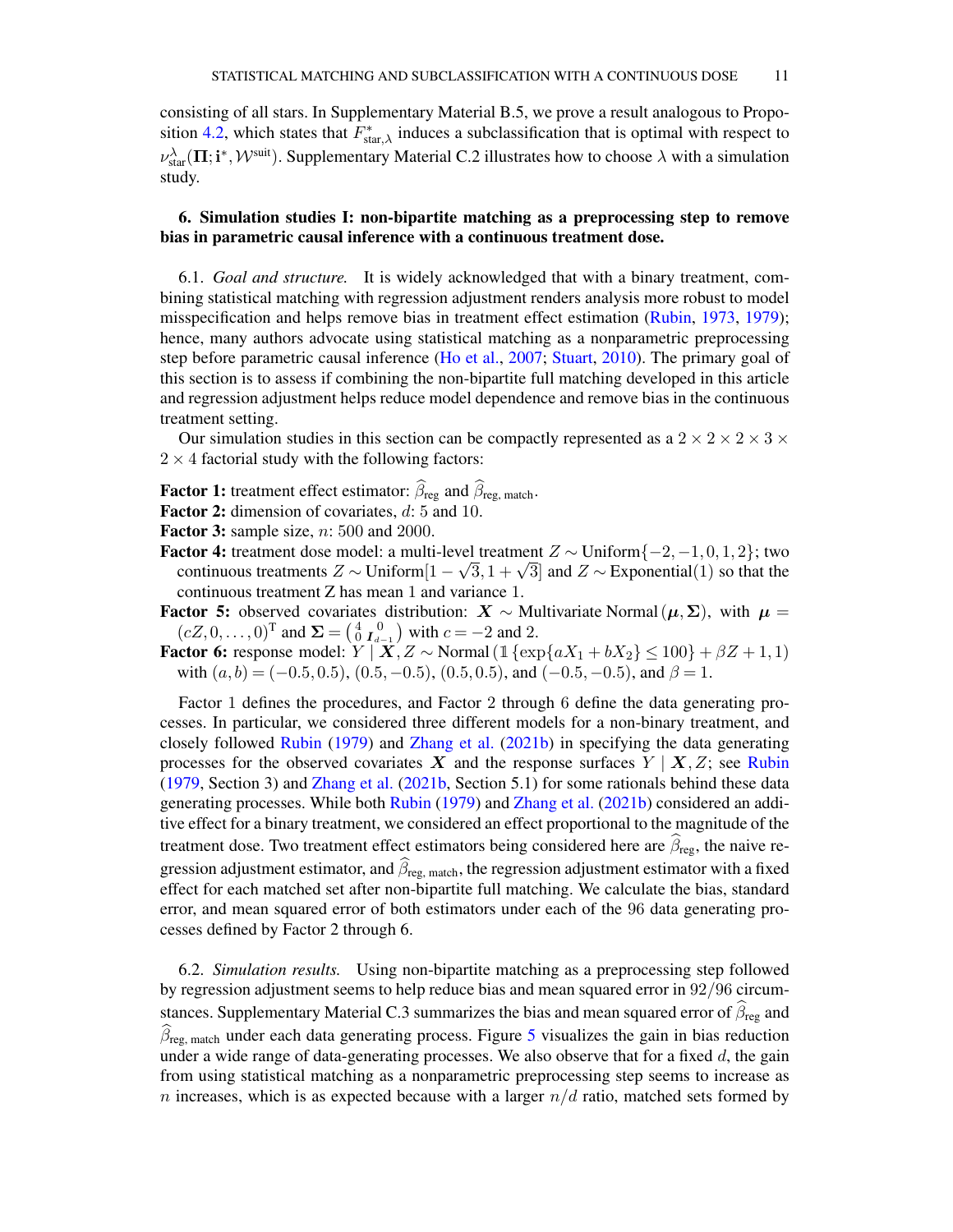<span id="page-11-1"></span>

Estimator  $\div$  Full match + Regression  $\div$  Naive regression n - 500 - 2000

Fig 5: Simulation results: Bias of estimators  $\beta_{\text{reg}}$  (blue) and  $\beta_{\text{reg, match}}$  (red) for different datagenerating processes. Scenarios I-VIII correspond to  $(c, a, b) = (-2, -0.5, -0.5), (-2, -0.5, 0.5)$ ,  $(-2, 0.5, -0.5), (-2, 0.5, 0.5), (2, -0.5, -0.5), (2, -0.5, 0.5), (2, 0.5, -0.5), (2, 0.5, 0.5).$ 

non-bipartite matching tend to be more homogeneous; on the other hand, when the model is misspecified, a larger sample size does not seem to help remove bias of a naive regression estimator. For instance, when  $d = 5$ ,  $Z \sim$  Exponential(1),  $(c, a, b) = (2, 0.5, -0.5)$ ,  $\widehat{\beta}_{reg}$  has a bias of 1.515 when  $n = 500$  and a bias of 1.451 when  $n = 2000$ , while  $\hat{\beta}_{\text{res}}$ , match has a bias of 0.837 when  $n = 500$  and the bias reduces to 0.386 when  $n = 2000$ .

Consistent with the binary treatment case studied in [Rubin](#page-20-20) [\(1973,](#page-20-20) [1979\)](#page-20-21) and discussed in [Ho et al.](#page-20-22) [\(2007\)](#page-20-22), our simulation results seem to suggest that using non-bipartite matching as a nonparametric preprocessing step before regression analysis with a continuous treatment dose helps reduce model dependence and remove some bias.

### <span id="page-11-0"></span>7. Simulation studies II: comparing non-bipartite full matching to pair matching.

7.1. *Goal and structure.* In this section, we systematically compare non-bipartite full matching with non-bipartite pair matching. We consider a continuous dose  $Z \sim$ Uniform  $[0, 1]$ ,  $d = 5$ , and the following factors that define a data generating process:

**Factor 1:** sample size,  $n: 500$  and 2000.

**Factor 2:** observed covariates distribution:  $X \sim$  Multivariate Normal $(\mu, \Sigma)$ , with  $\mu =$  $(cZ, 0, \ldots, 0)^{\text{T}}$  and  $\Sigma = \begin{pmatrix} 2^2 & 0 \\ 0 & I_{d-1} \end{pmatrix}$  with  $c = -2, -1, 1$ , and 2.

We compare the non-bipartite full matching procedure as in Algorithm [1](#page-7-3) and the optimal non-bipartite pair matching procedure in [Lu et al.](#page-20-9) [\(2001,](#page-20-9) [2011\)](#page-20-10). This is the third factor:

**Factor 3:** matching procedure: non-bipartite full matching  $M_{\text{nbp, full}}$  and optimal nonbipartite pair matching  $\mathcal{M}_{\text{nbp, pair}}$ .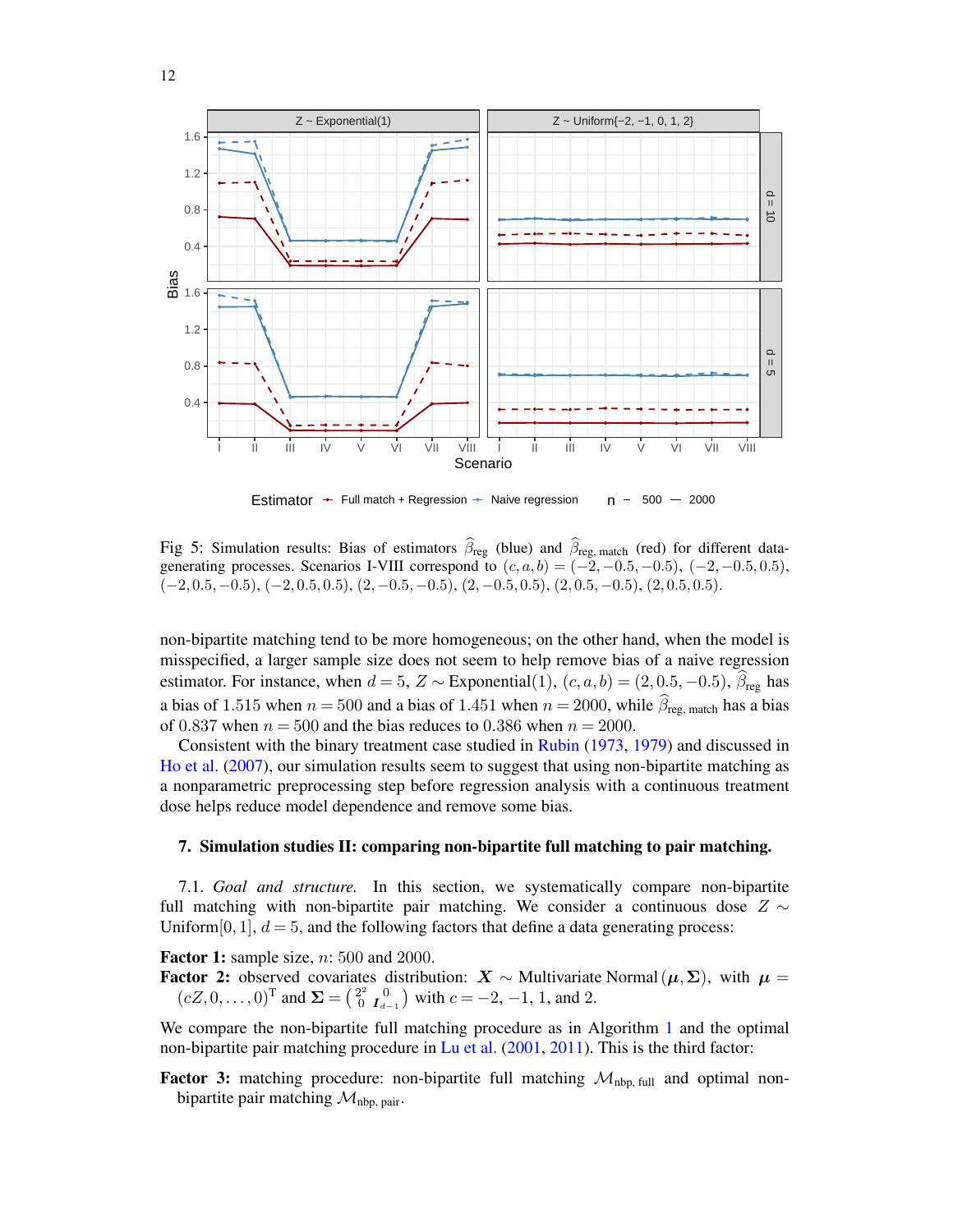For both matching procedures, we consider the following distance:

$$
\delta(i,j) = \text{Mahalanobis distance}(i,j) + C \times \mathbb{1}\{|Z_i - Z_j| \le \tau_0\}.
$$

As discussed in Section [5.1,](#page-7-1)  $\delta(i, j)$  may incorporate the treatment/encouragement dose Z by adjusting the dose caliper  $\tau_0$  and letting C be a large penalty. Throughout the simulations, we let  $C = 100,000$  and  $\tau_0$  be the fourth factor:

**Factor 4:** dose caliper size,  $\tau_0$ : 0, 0.1, 0.2, 0.3, and 0.4.

To conclude, Factor 1 and 2 define the  $2 \times 4 = 8$  data generating processes and Factor 3 and 4 define the  $2 \times 5 = 10$  procedures to be studied.

7.2. *Measurements of success.* For a subclassification  $\Pi = {\Pi_1, \dots, \Pi_K}$ , we compute  $\nu(\Pi_k)$ , the average Mahalanobis distance among all  $(1/2) \times |\Pi_k| \times (|\Pi_k| - 1)$  pairwise comparisons in each subclass  $\Pi_k$ , and then report the 25th, 50th (median), 75th, and 90th empirical quantiles of  $\{v(\Pi_k), k = 1, ..., K\}$ . We also report two weighted averages of  $\{v(\Pi_k), k = 1, ..., K\}$ . The weighting scheme  $\mathcal{W}^{\text{const}}$  assigns an equal weight to each matched set, regardless of its size, which corresponds to letting  $w(\Pi_k) \propto 1$  in Defi-nition [2.2;](#page-4-1) denote by HM1 this first measure. The second weighting scheme  $W^{\text{suit}}$  assigns  $w(\Pi_k) \propto |\Pi_k| - 1$  as described in Lemma [4.1.](#page-6-2) Denote by HM2 this second measure.

Next, for each subclass, we compute  $\nu_{star}^*(\Pi_k)$ , the minimum  $\nu_{star}(\Pi_k; i_k^*)$  (based on the Mahalanobis distance) among all  $i_k^* \in \Pi_k$  as defined in Definition [2.4.](#page-4-2) We also report two weighted averages of  $\{\nu_{\text{star}}^*(\Pi_k), k = 1, \dots, K\}$ : one with the weighting scheme  $\mathcal{W}^{\text{const}}$  and the other  $W^{\text{suit}}$ . Denote by HM3 and HM4 these two measures. Smaller values of HM1 through HM4 indicate better matched-sets homogeneity. Note that all four measures reduce to the same measure when the subclassification  $\Pi$  consists of only matched pairs.

We also consider a measurement of overall balance. In each subclass  $\Pi_k$ , let  $\mathbf{X}_{i,k,\text{high}}$ denote the average value of the ith observed covariate  $X_i$  of units with treatment dose greater than or equal to the median treatment dose, and  $\overline{X}_{i,k,low}$  that of units with treatment dose below the median. For instance, if the subclass consists of 5 units, each with the first observed covariate  $X_i \{1.5, 2, 1, 1.5, 2\}$  and treatment dose  $\{0.1, 0.2, 0.3, 0.4, 0.5\}$ , then  $\overline{\mathbf{X}}_{i,k,\text{high}} = (1 + 1.5 + 2)/3 = 1.5$  and  $\overline{\mathbf{X}}_{i,k,\text{low}} = (1.5 + 2)/2 = 1.75$  for this subclass. Let  $d_i = \sum_{\Pi_k \in \Pi} \overline{\mathbf{X}}_{i,k,\text{high}} - \sum_{\Pi_k \in \Pi} \overline{\mathbf{X}}_{i,k,\text{low}}$  denote the difference in means of the *i*th covariate, and define  $SS = \sum_{i=1}^{d} d_i^2$  to be the sum of the squared differences over all  $d = 5$  or 10 observed covariates. In an ideal randomization experiment where treatment dose assignment is indeed randomized, distributions of observed covariates in the high and low dose groups are identical, and SS is small. Hence, smaller SS values signal better overall balance.

For each subclass  $\Pi_k$ , we further calculate  $\mu(\Pi_k)$ , the average absolute "internal-nodeminus-leaf" difference in  $Z$  as defined in Section [5.1.](#page-7-1) We report the minimum, 25th, 50th (median), and 75th empirical quantiles of  $\{\mu(\Pi_k), k = 1, ..., K\}$ . Finally, we report the number of matched set  $K$ , and the average pairwise Mahalanobis distance and balance measure SS before matching.

7.3. *Simulation results.* Figure [6](#page-13-0) summarizes the simulation results for 9 selected measures when  $d = 5$ ,  $n = 2000$ , and  $c = -2$ . Simulation results for the other cases are qualitatively similar, and details can be found in Supplementary Material C.4.

We observe three consistent trends. First, when the dose caliper  $\tau_0 = 0$  and the only goal of statistical matching is homogeneity in covariates  $X$ , non-bipartite full matching and nonbipartite pair matching produce similar matched sets and have very similar performance with respect to all measures. Second, we observe that the number of matched sets in non-bipartite full matching decreases as  $\tau_0$  increases. Third, for both full matching and pair matching, all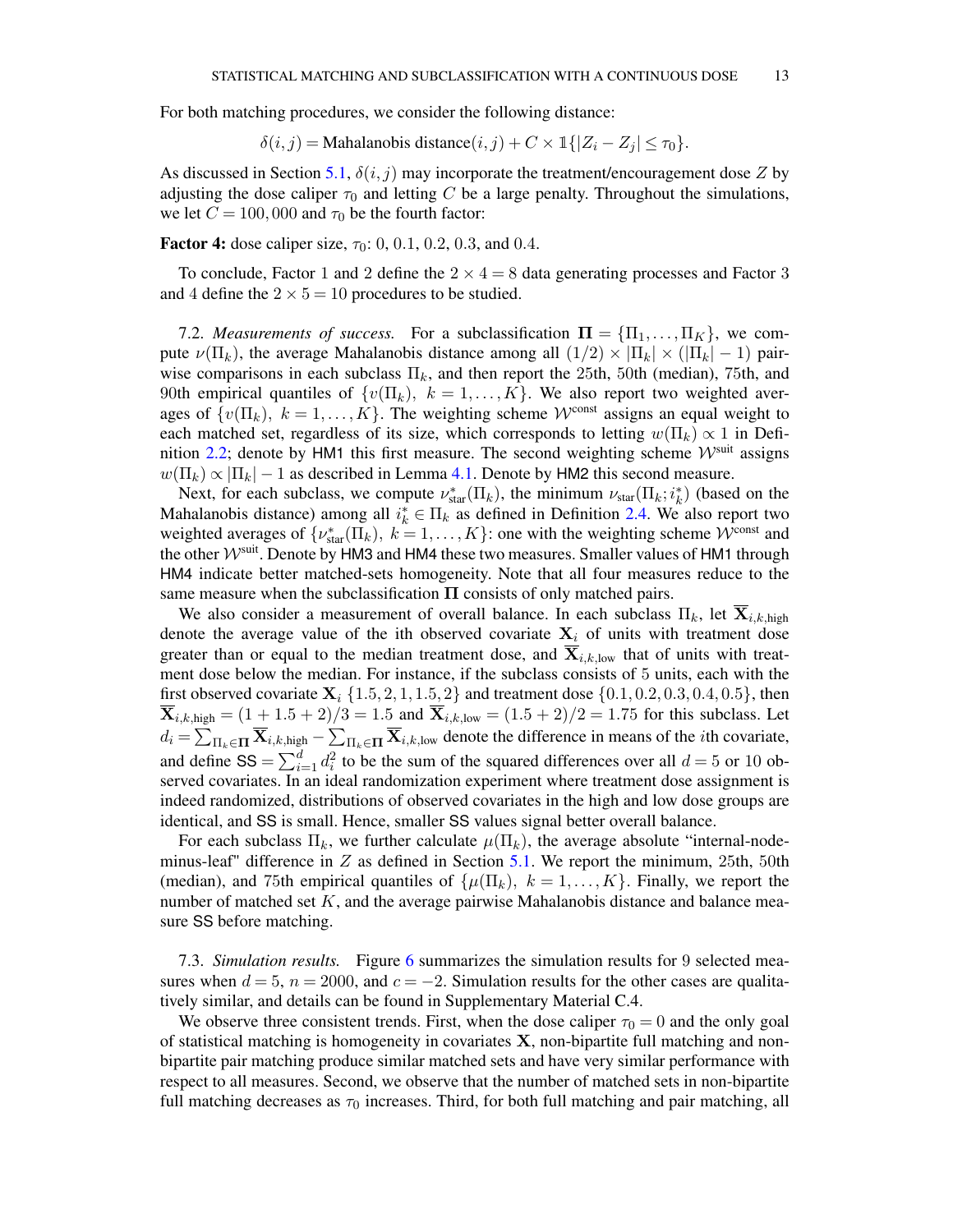<span id="page-13-0"></span>

Method  $+$  Full match  $+$  Pair match

Fig 6: Simulation results: Comparing the non-bipartite pair match and non-bipartite full match when  $d = 5$ ,  $n = 2000$ , and  $c = -2$ . The average pairwise Mahalanobis distance before matching is 10 and SS before matching is 1.010. The number of matched pairs is each non-bipartite pair match is 1000, and the average number of matched sets in a non-bipartite full match is 969, 964, 951, 918, and 842 when the dose caliper size increases from 0 to 0.4.

four homogeneity measures HM1 to HM4 deteriorate as the dose caliper  $\tau_0$  increases; however, non-bipartite full matching is capable of striking a better balance between homogeneity in covariates and heterogeneity in doses compared to non-bipartite pair matching. In fact, when  $d = 5$ ,  $n = 2000$ ,  $c = -2$ , and  $\tau_0 \ge 0.3$ , non-bipartite full matching outperforms nonbipartite pair matching *simultaneously* in all 8 measurements of matched-sets homogeneity (4 quantiles of  $\nu(\Pi_k)$  and HM1 through HM4), 4 measurements of heterogeneity in treatment/encouragement doses (4 quantiles of  $\mu(\Pi_k)$ ), *and* the overall balance SS. For instance, when  $\tau_0 = 0.4$ , the median within-matched-sets Mahalanobis distance (i.e., 50th of  $\nu(\Pi_k)$ ) is equal to 0.898 for pair matching and 0.756 for full matching, and the overall balance measurement SS is  $0.389$  for pair matching and as small as  $0.105$  for full matching.

Finally, Figure [7](#page-14-1) helps visualize the difference between an optimal non-bipartite pair match structure and an optimal non-bipartite full match structure using a small simulated dataset with  $d = 3$ ,  $n = 50$ , and  $c = -2$ . To facilitate data visualization, we do a principle component analysis (PCA) and plot each unit's dose against its first principle component (PC1). Top left panel and top right panel depict the match structure of the optimal nonbipartite pair match and optimal non-bipartite full match, both with  $\tau_0 = 0.3$ . Two bottom panels eliminate matched pairs that are identical in two matches and focus on the match structure that are different in two matches. It is evident that the full match (corresponding to the bottom right panel) tends to connect units that are more different in the dose (i.e.,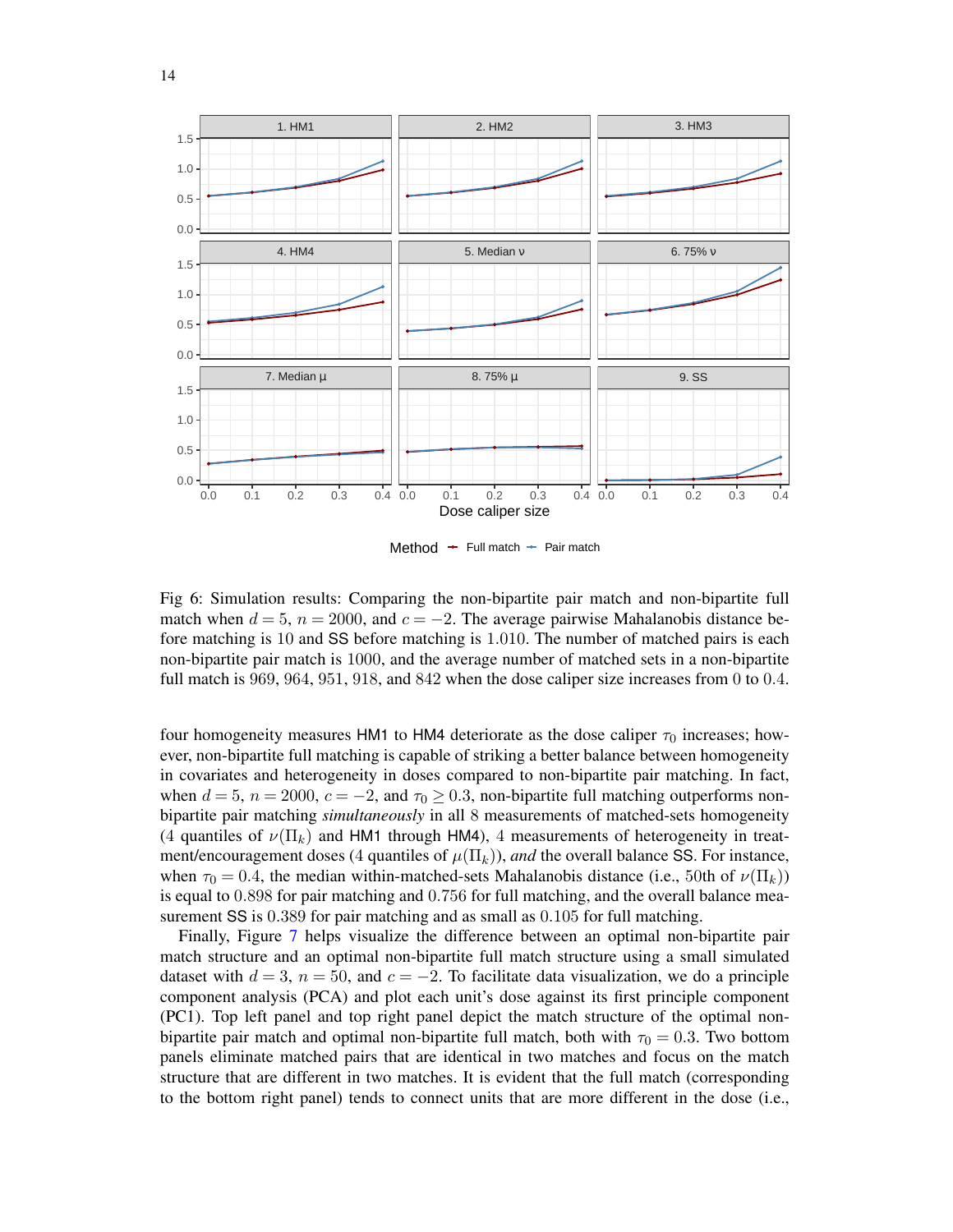larger difference in the y-axis) but similar in the first PC (i.e., small difference in the x-axis), compare to the pair match (corresponding to the bottom left panel).

<span id="page-14-1"></span>

Fig 7: Visualizing the difference between a non-bipartite pair match and a non-bipartite full match. We generated a small dataset with  $d = 3$ ,  $n = 50$ , and  $c = -2$ . Top left panel: optimal non-bipartite pair match with  $\tau_0 = 0.3$ . Top right panel: optimal non-bipartite full match with  $\tau_0 = 0.3$ . Two bottom panels eliminate matched pairs that are identical in two matches and focus on the match structure that differ in two matches. In this simulated dataset,  $HM1 = 1.46$  for pair match and 1.19 for full match; average internal-node-minus-leaf difference in the dose is 0.48 for pair match and 0.51 for full match.

#### <span id="page-14-0"></span>8. The effect of TEE monitoring during CABG surgery on 30-day mortality.

8.1. *Data and study design.* We obtained data on patients undergoing isolated CABG surgery from Centers for Medicare and Medicaid Services (CMS). We identified patients' hospitals using the National Provider Identifier (NPI) numbers and obtained hospitals' characteristics data from the American Hospital Association Survey. Patient-level data were merged to hospitals' characteristics data using their unique NPI numbers. The study cohort consisted of all fee-for-service Medicare beneficiaries with a Part A (hospitalization) Medicare claim for isolated CABG surgery. Following [MacKay et al.](#page-20-4) [\(2020b\)](#page-20-4), we excluded (1) beneficiaries enrolled under managed care and not fee-for-service, (2) beneficiaries with less than six months of continuous enrollment in Medicare prior to the index admission for CABG surgery,  $(3)$  beneficiaries with age  $\lt 65$  years,  $(4)$  beneficiaries without a cardiovascular or cardiac surgery-related Diagnosis Related Group (DRG) codes, (5) beneficiaries with a neurologic or stroke diagnosis as indicated by an ICD-9-cm code within the six months prior to the index admission or a stroke diagnosis with a "present on admission" (POA) indicator.

We follow [MacKay et al.](#page-20-4) [\(2020b,](#page-20-4) [2021\)](#page-20-5) and consider a cluster-level, instrumental variable analysis where each hospital defines a natural cluster and each hospital's preference for TEE usage (defined as the fraction of CABG surgeries using TEE monitoring) is considered a valid instrumental variable after controlling for patients' composition including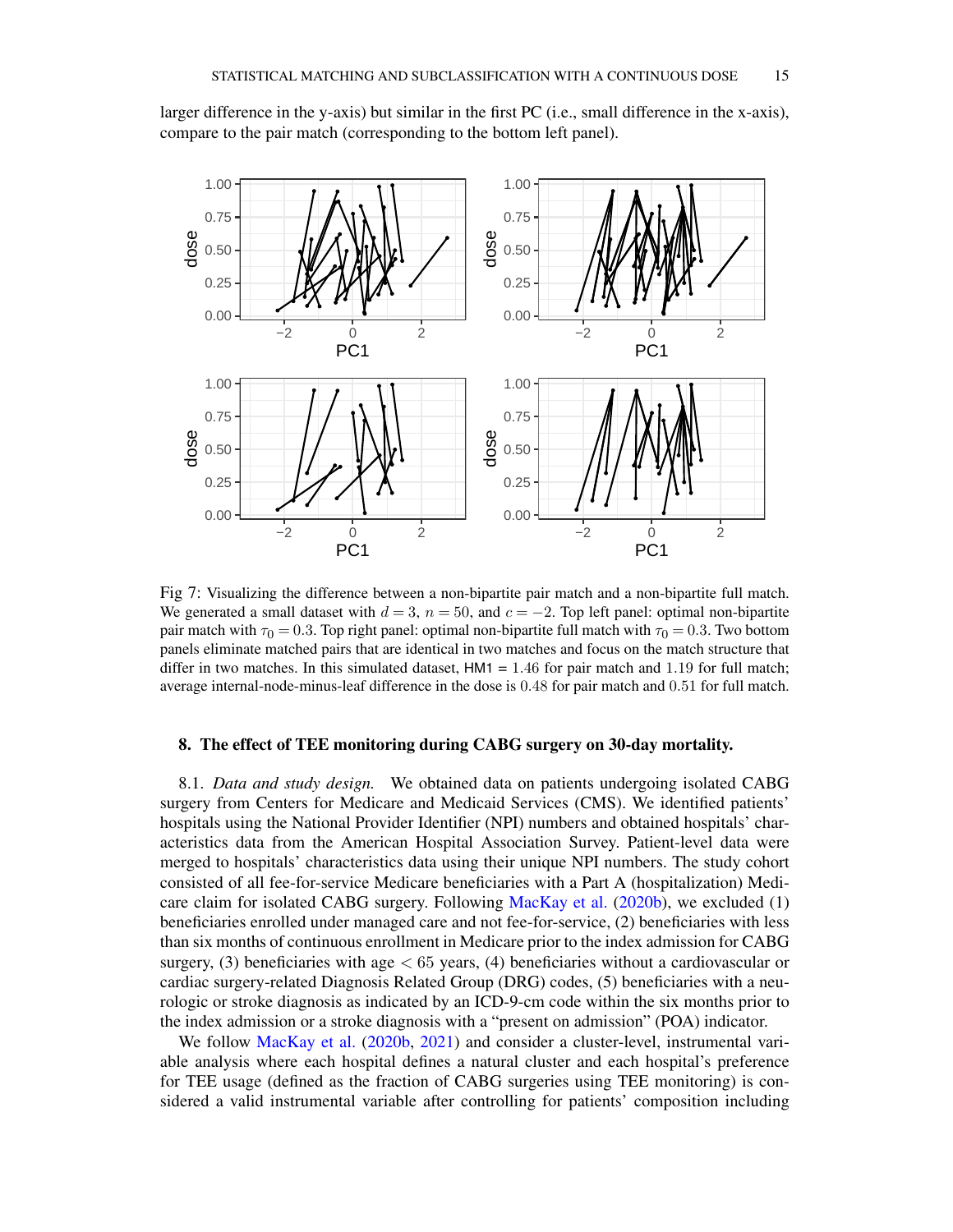average age, percentage of male patients, percentage of white patients, percentage of elective CABG surgeries, and percentage of patients having each of the following important comorbid conditions: arrhythmia, diabetes, congestive heart failure (CHF), hypertension, obesity, pulmonary diseases, and renal diseases, and hospital's characteristics including total hospitals beds, teaching status, presence of any cardiac intensive care unit, total number of full-time registered nurses, and annual cardiac surgical volume. Our goal in the design stage is to divide 1, 217 hospitals into subclasses with good subclass homogeneity, overall balance, and good separation in their encouragement doses.

8.2. *Matched samples.* The first 4 columns of Table [1](#page-16-0) summarize the patient composition and hospital characteristics of hospitals whose preference for using TEE during CABG surgery is above the median preference and those below the median preference. We observe a systematic difference between the "above median" and "below median" groups before matching: many standardized differences (defined as the difference in means divided by the standard deviation) are above 0.1 and two-sample Kolmogorow–Smirnov tests suggest that the distribution of 6 covariates, including annual cardiac surgical volume, hospital beds, etc, are statistically different at 0.01 level.

We then applied the developed non-bipartite full matching algorithm to the data using a dose-incorporating distance  $\delta'(i,j) = \delta(i,j) + C \times \mathbb{1}\{|Z_i - Z_j| \leq \tau_0\}$  with  $\delta(i,j)$  being the Mahalanobis distance between 16 observed pretreatment covariates,  $C = 100,000$  a large penalty,  $\lambda = 0$ , and various choices of the dose caliper size  $\tau_0$ . We followed the advice in [Rubin](#page-20-23) [\(2007\)](#page-20-23) and conducted the design without access to the outcome data in order to assure the objectivity of the design.

In particular, non-bipartite full matching with  $\tau_0 = 0.15$  divides these 1, 217 hospitals into 543 matched pairs, 39 matched sets of size 3, 1 of size 4, and 2 of size 5. To get a sense of the balance after matching, we collect hospitals with higher doses in each matched set (including the one with median dose in a matched set with odd cardinality) and refer to them as the "high dose" group. The "high dose" group thus consists of  $1 \times 543 + 2 \times 39 + 2 \times 1 + 3 \times 1 = 629$ hospitals. Similarly, we define the other hospitals as "low dose" hospitals. In an ideal (yet unattainable) randomized controlled trial where the dose assignment within each matched set is indeed randomized, the "high dose" and "low dose" groups would have similar distributions of patient composition and hospital characteristics. Non-bipartite full matching seems to replicate this ideal experimental benchmark, as seen from the last 4 columns in Table [1:](#page-16-0) the "high dose" and "low dose" groups have similar covariate distributions and in fact no Kolmogorov-Smirnov test is significant at 0.1 level. Moreover, before matching, the median Mahalanobis distance among all 1, 217 hospitals is 14.14, while the median "average pairwise Mahalanobis distance" is as small as 1.54 after matching. Matched sets also have a good separation in their encouragement doses: the average internal-node-minus-leaf difference in the encouragement dose is 0.46 among all matched sets. In Supplementary Material E, we further report the covariate balance of non-bipartite full matches under other choices of  $\tau_0$ . We conduct inference with matched samples under  $\tau_0 = 0.15$  because among all matches satisfying the stringent balance requirements (all standardized differences less than 0.1 and no Kolmogorov-Smirnov tests significant at 0.05 level), the match with  $\tau_0 = 0.15$  produces the best separation in the encouragement doses. Compared to the original matched-pair design that discards approximately 20% of hospitals, the full match design achieves similar balance while preserving all study units, and the outcome analysis based on the full match design is likely to have better generalizability [\(Cole and Stuart,](#page-19-8) [2010\)](#page-19-8).

8.3. *Statistical inference: notation, potential outcomes, and a cluster-level sharp null hypothesis.* Does using TEE during CABG surgery reduce patients' 30-day mortality? In this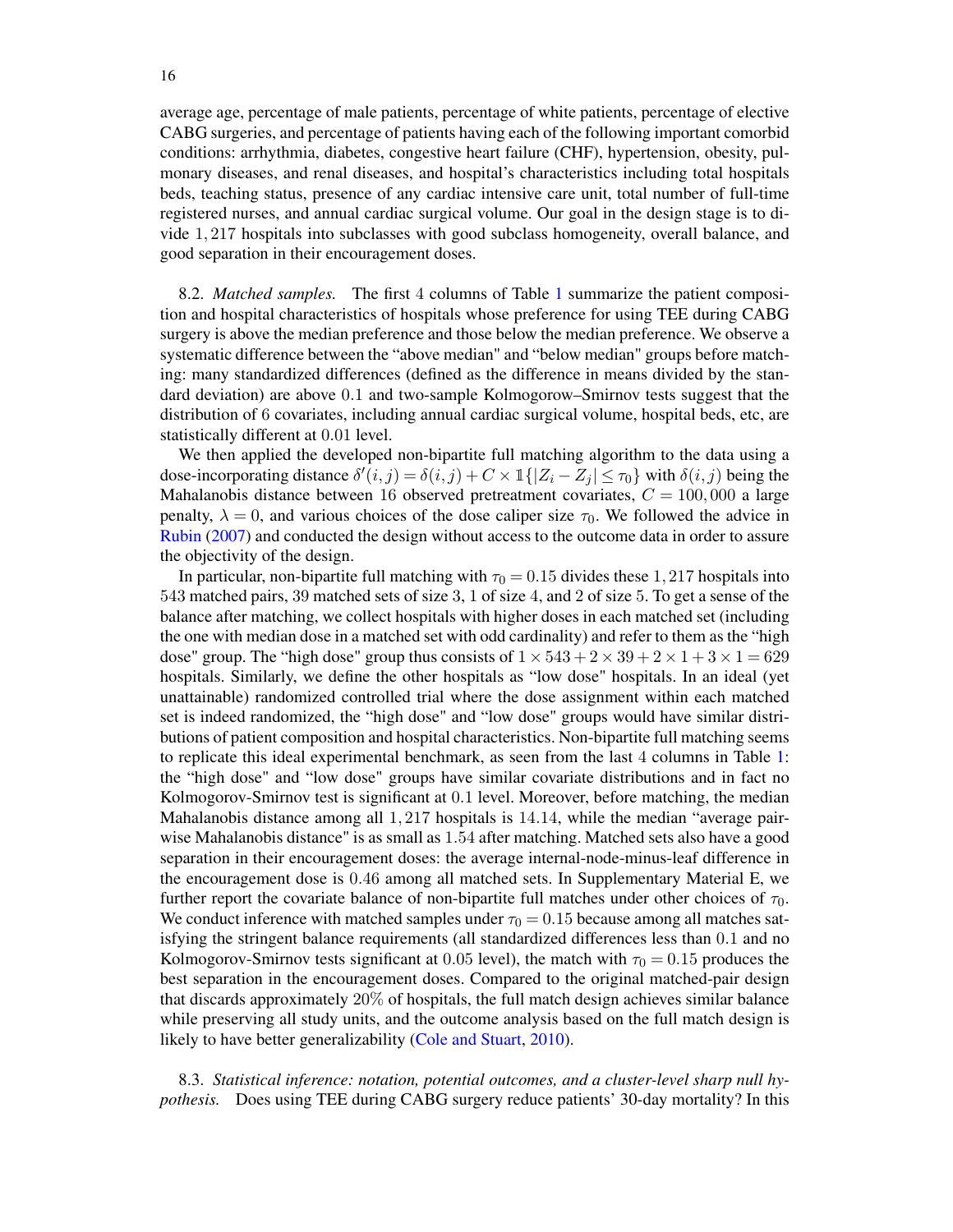#### TABLE 1

<span id="page-16-0"></span>

| Covariate balance before and after non-bipartite full matching with a dose-incorporating Mahalanobis distance            |
|--------------------------------------------------------------------------------------------------------------------------|
| and $\tau_0 = 0.15$ , 1, 217 hospitals are divided into 543 matched pairs, 39 matched sets of size 3, 1 of size 4, and 2 |
| of size 5. After matching, no two-sample Kolmogorov-Smirnov test comparing the covariate distributions in the            |
| "high-dose" and "low-dose" groups is significant at 0.05 level.                                                          |

|                                 | <b>Before Matching</b>         |                                |               |                        | <b>After Matching</b>      |                             |               |                        |
|---------------------------------|--------------------------------|--------------------------------|---------------|------------------------|----------------------------|-----------------------------|---------------|------------------------|
|                                 | Below<br>Median<br>$(n = 608)$ | Above<br>Median<br>$(n = 609)$ | Std.<br>Diff. | K-S Test<br>$P$ -Value | Low<br>Dose<br>$(n = 588)$ | High<br>Dose<br>$(n = 629)$ | Std.<br>Diff. | K-S Test<br>$P$ -Value |
| <b>Patient Composition</b>      |                                |                                |               |                        |                            |                             |               |                        |
| Mean age, yrs                   | 75.10                          | 75.29                          | $-0.11$       | < 0.01                 | 75.18                      | 75.21                       | $-0.02$       | 0.18                   |
| Male, %                         | 0.67                           | 0.69                           | $-0.15$       | 0.02                   | 0.68                       | 0.68                        | $-0.06$       | 0.92                   |
| White, %                        | 0.85                           | 0.85                           | 0.01          | 0.05                   | 0.85                       | 0.85                        | 0.01          | 0.20                   |
| Elective, %                     | 0.46                           | 0.47                           | $-0.05$       | 0.32                   | 0.47                       | 0.47                        | 0.00          | 0.76                   |
| Diabetes, %                     | 0.17                           | 0.17                           | $-0.02$       | 0.42                   | 0.17                       | 0.17                        | 0.01          | 0.93                   |
| Renal diseases, %               | 0.09                           | 0.09                           | $-0.07$       | 0.07                   | 0.09                       | 0.09                        | $-0.01$       | 0.69                   |
| Arrhythmia, %                   | 0.11                           | 0.12                           | $-0.10$       | < 0.01                 | 0.11                       | 0.11                        | $-0.02$       | 0.08                   |
| CHF, %                          | 0.11                           | 0.12                           | $-0.09$       | 0.12                   | 0.12                       | 0.12                        | $-0.01$       | 0.27                   |
| Hypertension, %                 | 0.29                           | 0.30                           | $-0.05$       | 0.32                   | 0.30                       | 0.29                        | 0.04          | 0.96                   |
| Obesity, %                      | 0.06                           | 0.06                           | $-0.06$       | 0.03                   | 0.06                       | 0.06                        | $-0.03$       | 0.36                   |
| Pulmonary diseases, %           | 0.02                           | 0.02                           | $-0.12$       | < 0.01                 | 0.02                       | 0.02                        | $-0.05$       | 0.43                   |
| <b>Hospital Characteristics</b> |                                |                                |               |                        |                            |                             |               |                        |
| Cardiac surgical volume         | 456                            | 571                            | $-0.21$       | < 0.001                | 489                        | 537                         | $-0.09$       | 0.09                   |
| Teaching hospital, yes/no       | 0.15                           | 0.20                           | $-0.13$       | 0.47                   | 0.18                       | 0.18                        | 0.01          | 0.99                   |
| Hospital beds                   | 336                            | 419                            | $-0.33$       | < 0.001                | 370                        | 386                         | $-0.06$       | 0.12                   |
| Full-time registered nurses     | 534                            | 722                            | $-0.33$       | < 0.001                | 609                        | 646                         | $-0.06$       | 0.14                   |
| Cardiac ICU, yes/no             | 0.70                           | 0.72                           | $-0.04$       | 0.99                   | 0.71                       | 0.71                        | 0.02          | 0.99                   |

section, we generalize the cluster-level, non-bipartite pair match set-up considered in [Zhang](#page-21-2) [et al.](#page-21-2) [\(2021a\)](#page-21-2) to the current full match setting, and discuss how to test Fisher's sharp null hypothesis of no treatment effect under the new design.

Suppose we have formed K matched sets, indexed by  $k = 1, ..., K$ , each with  $n_k$  hospitals, indexed by  $j = 1, \ldots, n_k$ , so that index kj uniquely identifies one hospital and there are a total of  $N = \sum_{k=1}^{K} n_k$  hospitals in total. Each hospital is associated with hospital-level covariates  $x_{ki}$  and a hospital-level continuous instrumental variable (or encouragement dose)  $Z_{kj}^{\text{obs}}$ . There are  $N_{kj}$  patients in each hospital  $kj$ , indexed by  $i = 1, \ldots, N_{kj}$ , so that index  $kji$ uniquely identifies one patient. Each patient is associated with a treatment indicator  $D_{kj}^{obs}$ , outcome of interest  $R_{kji}^{obs}$ , and individual-level covariates  $\mathbf{x}_{kji}$ . In our application, we have formed 585 matched sets so  $K = 585$ ;  $n_k$  is the number of hospitals in each matched set so  $n_k = 2, 3, 4$ , or 5 in our design; hospital-level instrumental variable  $Z_{ki} \in [0, 1]$  is hospital's preference for TEE during CABG surgery;  $N_{kj}$  is the number of patients undergoing CABG surgery in hospital  $kj$ ;  $D_{kji}$  is a binary indicator equal to 1 if patient kji receives TEE monitoring and 0 otherwise;  $R_{kji}$  is patient kji's 30-day mortality status; finally,  $\mathbf{x}_{ki}$ describes hospital kj's characteristics and  $\mathbf{x}_{kji}$  patient kji's characteristics. Following [Zhang](#page-21-2) [et al.](#page-21-2) [\(2021a\)](#page-21-2), we assume that after controlling for patient composition and hospital characteristics, preference for TEE usage is a valid cluster-level instrumental variable.

Let  $D_{kji}(Z_{kj} = z_{kj})$  denote the potential treatment received of patient kji when the hospital-level IV  $Z_{kj}$  is set to  $z_{kj}$ , and  $\mathbf{D}_{kj}(Z_{kj})$  is a shorthand for  $(D_{kj1}(Z_{kj}),\ldots,D_{kjN_{kj}}(Z_{kj})).$ Let  $R_{kji}(Z_{kj} = z_{kj}, \mathbf{D}_{kj}(Z_{kj}) = \mathbf{d}_{kj}$  denote unit  $kji$ 's potential outcome under  $Z_{kj} =$  $z_{kj}$  and  $\mathbf{D}_{kj}(Z_{kj}) = \mathbf{d}_{kj}$ . Under exclusion restriction, we have  $R_{kji}(Z_{kj}, \mathbf{D}_{kj}(Z_{kj})) =$  $R_{kji}(\mathbf{D}_{kj}(Z_{kj}))$ . Finally, let  $\mathcal{Z}_k^{\text{obs}} = \{Z_{k1}^{\text{obs}}, \ldots, Z_{kn_{kj}}^{\text{obs}}\}$  denote the collection of IV doses in matched set k.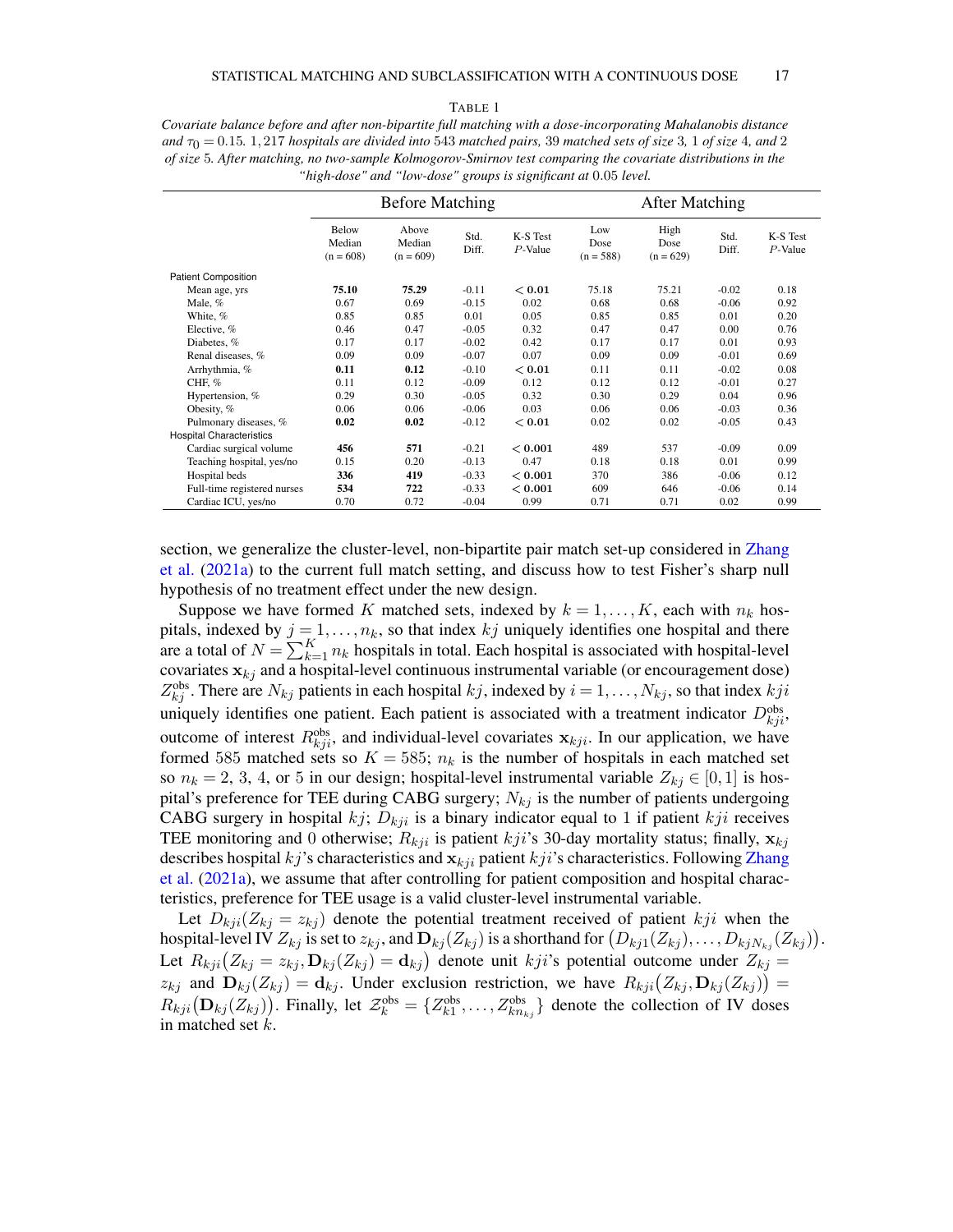A cluster-level Fisher's sharp null hypothesis states that

(6)  
\n
$$
H_{0,\text{sharp}}: \quad N_{kj}^{-1} \sum_{i=1}^{N_{kj}} R_{kji} (\mathbf{D}_{kj}(Z_{kj}=z)) - N_{kj}^{-1} \sum_{i=1}^{N_{kj}} R_{kji} (\mathbf{D}_{kj}(Z_{kj}=z'))
$$
\n
$$
= \beta \left( N_{kj}^{-1} \sum_{i=1}^{N_{kj}} D_{kji}(Z_{kj}=z) - N_{kj}^{-1} \sum_{i=1}^{N_{kj}} D_{kji}(Z_{kj}=z') \right),
$$

for all k, j, and  $z, z' \in \mathcal{Z}_k^{\text{obs}}$  such that  $z' < z$ . The null hypothesis  $H_{0,\text{sharp}}$  generalizes the proportional treatment effect model in [Small and Rosenbaum](#page-20-18) [\(2008\)](#page-20-18) and [Zhang et al.](#page-21-2) [\(2021a\)](#page-21-2), and states that the mean difference of the hospital-aggregate potential outcomes when comparing any pair of two IV doses  $z, z' \in \mathcal{Z}_k^{\text{obs}}$  is proportional to the mean difference of the potential treatment received under IV dose  $\frac{1}{z}$  and  $z'$  with structural parameter  $\beta$ ; see [Baiocchi](#page-19-1) [et al.](#page-19-1) [\(2010\)](#page-19-1) and [Zhang et al.](#page-21-2) [\(2021a\)](#page-21-2) for other causal null hypotheses that may be of interest. We consider testing the causal null hypothesis  $\beta = 0$ , i.e., TEE received during CABG has no effect whatsoever on patients' 30-day mortality, against  $\beta < 0$ , i.e., TEE received during CABG lowers patients' 30-day mortality.

8.4. *Randomization-based inference.* There are three key ingredients to perform a Fisher-style randomization-based test: a sharp null hypothesis, a randomized treatment assignment scheme, and a test statistic [\(Rosenbaum,](#page-20-24) [2002,](#page-20-24) [2010;](#page-20-25) [Ding, Feller and Miratrix,](#page-19-9) [2016\)](#page-19-9).

- 1. **Sharp null hypothesis:**  $H_{0,sharp}$  is sharp null hypothesis that allows us to impute the potential aggregate-outcome of cluster  $kj$  under any IV doses  $z \in \mathcal{Z}_k^{\text{obs}}$ ; see, e.g., [Zhang](#page-21-2) [et al.](#page-21-2) [\(2021a,](#page-21-2) Section 3.1).
- 2. Randomized treatment dose assignment: In a typical matched-pair design with I matched pairs, there are a total of  $2<sup>I</sup>$  possible randomization configurations. In a full match design, within each matched set of  $n_k$  hospitals, there are  $n_k!$  many IV dose assignments, each with equal probability; therefore, there are a total of  $\prod_{k=1}^{K} n_k!$  randomizations induced by a full match design. Let  $Z$  denote this collection of all randomizations and  $z \in \mathcal{Z}$  one realization.
- 3. Test statistic: In principle, any test statistic  $t(\mathbf{Z}, \mathbf{R}(\mathbf{Z}))$  that depends on the treatment dose assignment Z and the potential outcomes only via potential outcomes' dependence on **Z** can be combined with the randomization scheme to deliver a valid test for  $H_{0,\text{sharp}}$ ; see, e.g., [Ding, Feller and Miratrix](#page-19-9) [\(2016\)](#page-19-9). With a binary treatment, a commonly-used test statistic for a full match design is the rank-sum test; see [Rosenbaum](#page-20-24) [\(2002,](#page-20-24) [2004\)](#page-20-26); [Heng](#page-19-10) [et al.](#page-19-10) [\(2021\)](#page-19-10). We modify the rank-sum test statistic to reflect the continuous dose. Let  $\mathbf{Z} =$  $\{Z_{11}^{\text{obs}}, \ldots, Z_{Kn_k}^{\text{obs}}\}, R_{kj}^{\text{obs}} = N_{kj}^{-1} \left\{ \sum_{i=1}^{N_{kj}} R_{kji}^{\text{obs}} \right\}$ , and  $\mathbf{R} = \{R_{11}^{\text{obs}}, \ldots, R_{Kn_k}^{\text{obs}}\}$ . Consider the following double rank sum statistic:

(7) 
$$
T_{\text{double rank}} = \frac{1}{N^2} \sum_{k=1}^K \sum_{j=1}^{n_k} q_1(Z_{kj}^{\text{obs}} \mid \mathbf{Z}) \times q_2(R_{kj}^{\text{obs}} \mid \mathbf{R}),
$$

where  $q_1(Z_{kj}^{\text{obs}} | \mathbf{Z})$  is the rank of  $Z_{kj}^{\text{obs}}$  among all doses  $\mathbf{Z}$ , and  $q_2(R_{kj}^{\text{obs}})$  the rank of  $R_{kj}^{\text{obs}}$ . among all the responses.

Researchers first impute all missing potential outcomes under  $H_{0,\text{sharp}}$  and then enumerate all  $|\mathcal{Z}| = \prod_{k=1}^K n_k!$  possible dose assignments. For each enumerated  $\mathbf{Z}' = \mathbf{z} \in \mathcal{Z}$ , calculate the corresponding  $\mathbf{R}'$  under Z' and the test statistic  $T'_{\text{double rank}}$ . The distribution of  $T'_{\text{double rank}}$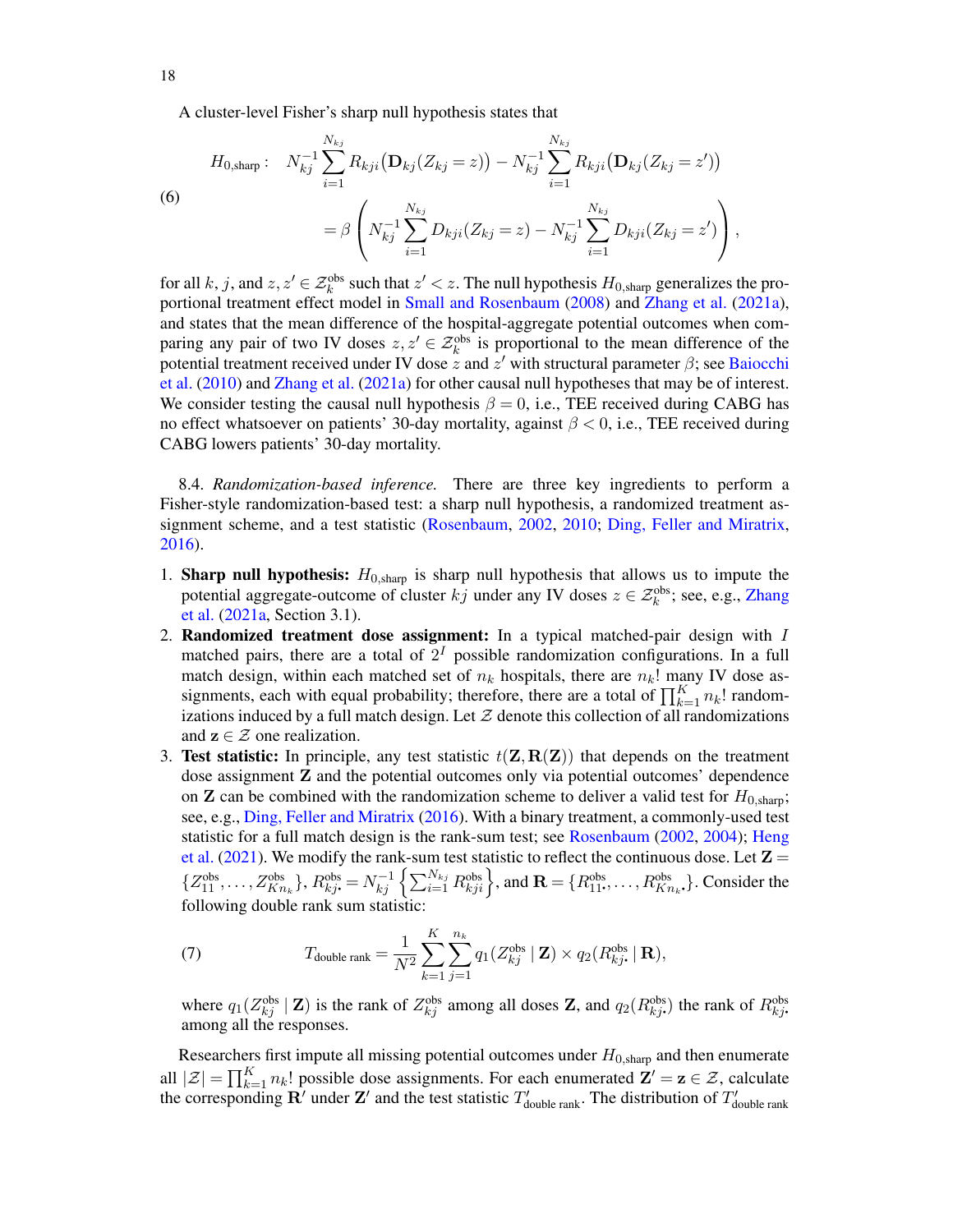is then the exact null distribution of the test statistic  $T_{\text{double rank}}$  under  $H_{0,\text{sharp}}$  and conditional on the matched samples. By comparing  $T_{\text{double rank}}$  to this exact null distribution, the exact p-value is obtained. In practice, researchers may sample with replacement from  $\mathcal Z$  and report a Monte Carlo p-value.

8.5. *Results.* For 585 matched sets we formed in the design stage, we generated the reference distribution using 1,000,000 samples from all possible  $2^{543} \times 3^{39} \times 4^1 \times 5^2$  random-izations; see Figure [8.](#page-18-1) We calculated  $T_{\text{double rank}} = 294.27$ ; hence, one-sided p-value is 0.020 and the null hypothesis  $H_{0,\text{sharp}}$  is rejected at 0.05 level in favor of the alternative hypothesis that  $\beta$  < 0, i.e., using TEE during CABG surgery lowers patients' 30-day mortality rate.

<span id="page-18-1"></span>

Fig 8: Reference distribution and the test statistic evaluated at the observed data. Exact one-sided p-value is 0.020.

<span id="page-18-0"></span>9. Discussion. In this paper we have systematically studied statistical matching and subclassification with a many-level or continuous exposure dose. We propose two optimality criteria for subclassification, each based on a natural subclass homogeneity measure. We characterize the relationship between these two criteria and leverage this relationship to develop an efficient polynomial-time algorithm that finds a subclassification that is guaranteed to be optimal with respect to one criterion and near-optimal with respect to the other criterion.

Our developed algorithm also allows empirical users to control separation in the exposure dose and cardinalities of formed subclasses. There are three tuning parameters involved in our flexible algorithm: dose caliper size  $\tau_0$ , dose caliper penalty C, and cardinality penalty λ. In many practical situations, we recommend setting  $τ_0$  to a minimum dose difference that would yield a meaningful difference in the potential outcomes, and  $C = \infty$  (or a very large number) to enforce dose separation specified by  $\tau_0$ . This way to specify tuning parameters  $(\tau_0, C)$  is similar to setting propensity score calipers in a bipartite match; see, e.g., [Zhang](#page-21-3) [et al.](#page-21-3) [\(2021b,](#page-21-3) Section 2.3). We recommend setting the cardinality penalty  $\lambda = 0$  by default to deliver an optimal full match; in the case where some subclasses have too many study units,  $\lambda$  should be gradually increased.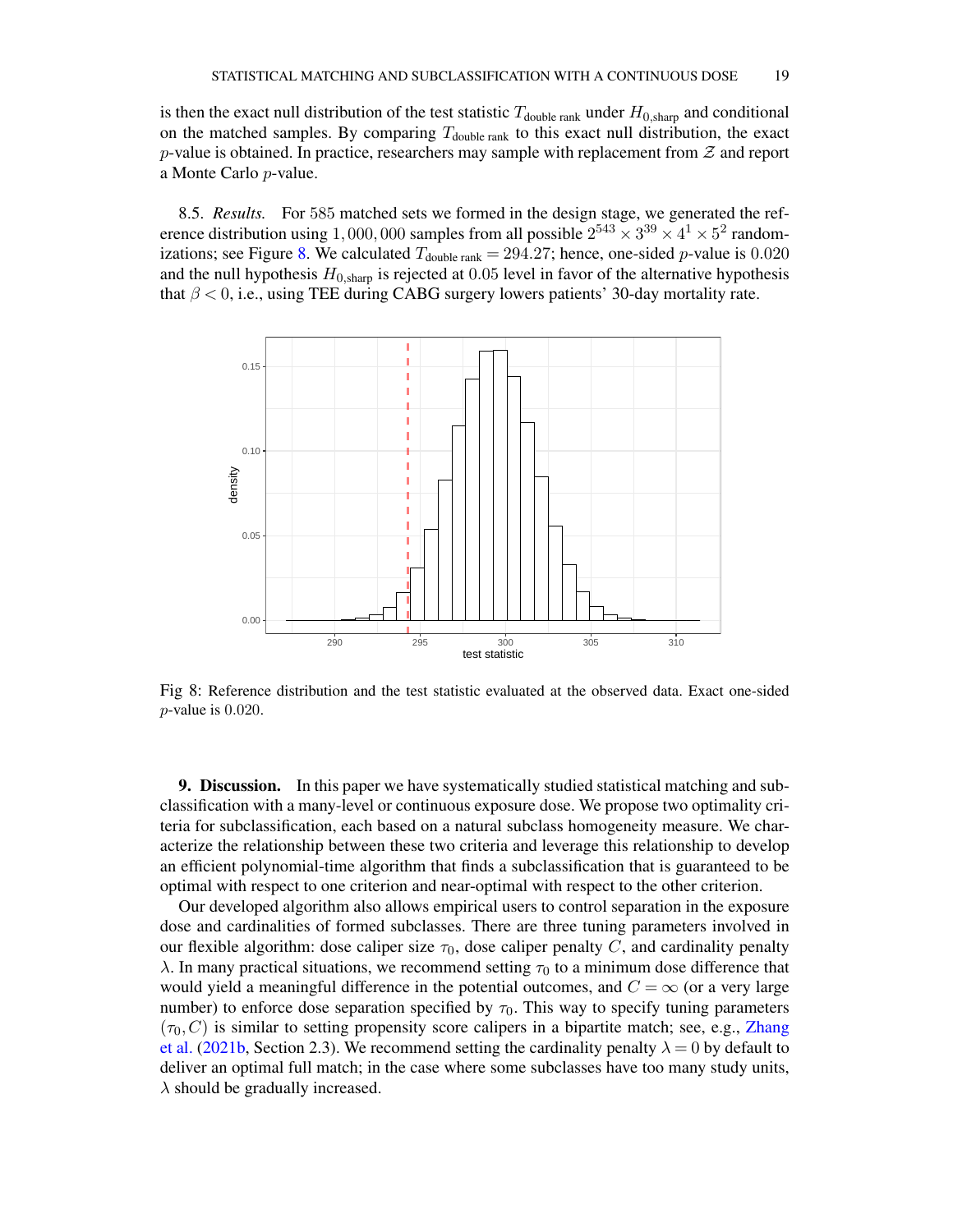Our extensive simulations suggest that non-bipartite matching combined with regression adjustment helps remove bias in parametric causal inference; thus, we would recommend routinely using non-bipartite matching as a pre-processing step, as advocated by many researchers [\(Rubin,](#page-20-20) [1973,](#page-20-20) [1979;](#page-20-21) [Ho et al.,](#page-20-22) [2007;](#page-20-22) [Stuart,](#page-20-13) [2010\)](#page-20-13) in a binary treatment setting. Moreover, we found non-bipartite full match is advantageous over non-bipartite pair match in separating the treatment/encouragement doses *and* maintaining good subclass homogeneity and overall balance; therefore, the new design may be particularly useful in instrumental variable studies where separation of the IVs (or encouragement doses) would render outcome analysis much more efficient [\(Baiocchi et al.,](#page-19-1) [2010\)](#page-19-1).

#### SUPPLEMENTARY MATERIAL

# Proofs, additional simulation studies, and more details on the application

Supplementary Material A contains a detailed literature review on bipartite and non-bipartite matching. Supplementary Material B.1-B.5 contain proofs of Lemma [3.1,](#page-5-3) Lemma [4.1,](#page-6-2) Corollary [3.2,](#page-5-0) Proposition [3.3](#page-5-1) and [4.2.](#page-7-2) Supplementary Material B.6 proves that the output from the modified Algorithm 1  $F_{\text{star},\lambda}^{*}$  induces a subclassification that is optimal with respect to  $\nu_{\text{star}}^{\lambda}(\Pi; \mathbf{i}^*, \mathcal{W}^{\text{suit}})$ . Supplementary Material C.1 and C.2 illustrate a dose caliper and choice of  $\lambda$  using simulation studies. Supplementary Materials C.3 and C.4 provide additional simulation results. Supplementary Material D illustrates how to find a minimum-cost edge cover. Supplementary Material E provides further details on statistical matching in the application with different choices of the tuning parameter  $\tau_0$ .

#### nbpfull\_0.1.0.zip

R code implementing the proposed non-bipartite full match algorithm.

#### **REFERENCES**

- <span id="page-19-1"></span>BAIOCCHI, M., SMALL, D. S., LORCH, S. and ROSENBAUM, P. R. (2010). Building a stronger instrument in an observational study of perinatal care for premature infants. *Journal of the American Statistical Association* 105 1285–1296.
- <span id="page-19-2"></span>BAIOCCHI, M., SMALL, D. S., YANG, L., POLSKY, D. and GROENEVELD, P. W. (2012). Near/far matching: a study design approach to instrumental variables. *Health Services and Outcomes Research Methodology* 12 237–253.
- <span id="page-19-4"></span>COCHRAN, W. G. and RUBIN, D. B. (1973). Controlling bias in observational studies: A review. *Sankhya: The ¯ Indian Journal of Statistics, Series A* 417–446.
- <span id="page-19-8"></span>COLE, S. R. and STUART, E. A. (2010). Generalizing evidence from randomized clinical trials to target populations: the ACTG 320 trial. *American Journal of Epidemiology* 172 107–115.
- <span id="page-19-9"></span>DING, P., FELLER, A. and MIRATRIX, L. (2016). Randomization inference for treatment effect variation. *Journal of the Royal Statistical Society: Series B (Statistical Methodology)* 78 655-671.
- <span id="page-19-0"></span>HAHN, R. T., ABRAHAM, T., ADAMS, M. S., BRUCE, C. J., GLAS, K. E., LANG, R. M., REEVES, S. T., SHANEWISE, J. S., SIU, S. C., STEWART, W. et al. (2013). Guidelines for performing a comprehensive transesophageal echocardiographic examination: recommendations from the American Society of Echocardiography and the Society of Cardiovascular Anesthesiologists. *Journal of the American Society of Echocardiography* 26 921–964.
- <span id="page-19-5"></span>HANSEN, B. B. (2004). Full matching in an observational study of coaching for the SAT. *Journal of the American Statistical Association* 99 609–618.
- <span id="page-19-7"></span>HANSEN, B. B. (2007). Optmatch: Flexible, optimal matching for observational studies. *R News* 7 18–24.
- <span id="page-19-6"></span>HANSEN, B. B. and KLOPFER, S. O. (2006). Optimal full matching and related designs via network flows. *Journal of Computational and Graphical Statistics* 15 609–627.
- <span id="page-19-3"></span>HENG, S., ZHANG, B., HAN, X., LORCH, S. A. and SMALL, D. S. (2019). Instrumental Variables: to Strengthen or not to Strengthen? *arXiv preprint arXiv:1911.09171*.
- <span id="page-19-10"></span>HENG, S., KANG, H., SMALL, D. S. and FOGARTY, C. B. (2021). Increasing power for observational studies of aberrant response: An adaptive approach. *Journal of the Royal Statistical Society: Series B (Statistical Methodology)* 83 482-504.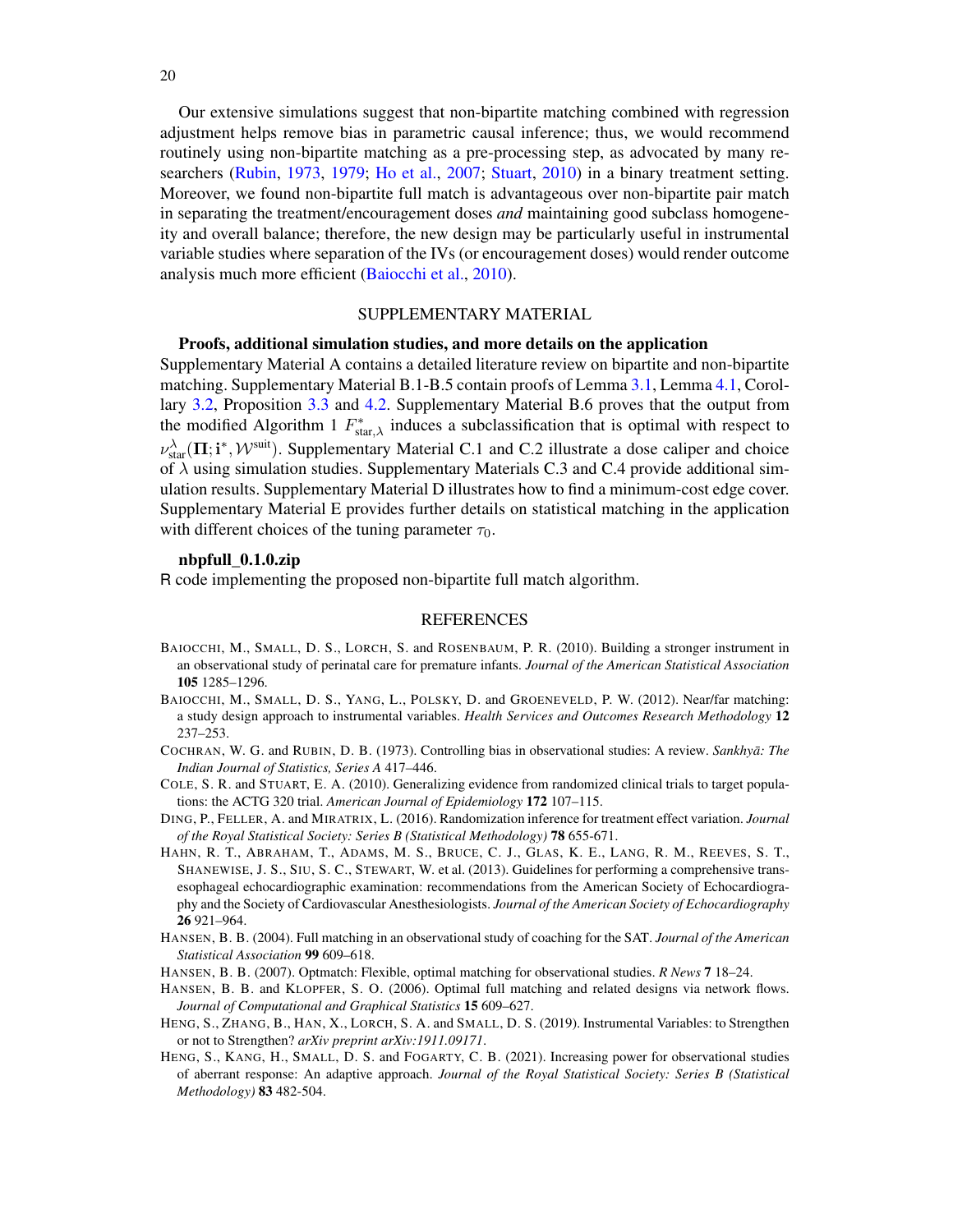- <span id="page-20-3"></span>HILLIS, L. D., SMITH, P. K., ANDERSON, J. L., BITTL, J. A., BRIDGES, C. R., BYRNE, J. G., CIGAR-ROA, J. E., DISESA, V. J., HIRATZKA, L. F., HUTTER, A. M. et al. (2011). 2011 ACCF/AHA guideline for coronary artery bypass graft surgery: a report of the American College of Cardiology Foundation/American Heart Association Task Force on Practice Guidelines developed in collaboration with the American Association for Thoracic Surgery, Society of Cardiovascular Anesthesiologists, and Society of Thoracic Surgeons. *Journal of the American College of Cardiology* 58 e123–e210.
- <span id="page-20-22"></span>HO, D. E., IMAI, K., KING, G. and STUART, E. A. (2007). Matching as nonparametric preprocessing for reducing model dependence in parametric causal inference. *Political Analysis* 15 199–236.
- <span id="page-20-17"></span>IMBENS, G. W. and ROSENBAUM, P. R. (2005). Robust, accurate confidence intervals with a weak instrument: quarter of birth and education. *Journal of the Royal Statistical Society: Series A (Statistics in Society)* 168 109–126.
- <span id="page-20-8"></span>LOPEZ, M. J., GUTMAN, R. et al. (2017). Estimation of causal effects with multiple treatments: a review and new ideas. *Statistical Science* 32 432–454.
- <span id="page-20-9"></span>LU, B., ZANUTTO, E., HORNIK, R. and ROSENBAUM, P. R. (2001). Matching with doses in an observational study of a media campaign against drug abuse. *Journal of the American Statistical Association* 96 1245–1253.
- <span id="page-20-10"></span>LU, B., GREEVY, R., XU, X. and BECK, C. (2011). Optimal nonbipartite matching and its statistical applications. *The American Statistician* 65 21–30.
- <span id="page-20-1"></span>MACKAY, E. J., NEUMAN, M. D., FLEISHER, L. A., PATEL, P. A., GUTSCHE, J. T., AUGOUSTIDES, J. G., DESAI, N. D. and GROENEVELD, P. W. (2020a). Transesophageal Echocardiography, Mortality, and Length of Hospitalization after Cardiac Valve Surgery. *Journal of the American Society of Echocardiography*.
- <span id="page-20-4"></span>MACKAY, E. J., ZHANG, B., HENG, S. and YE, T. (2020b). Protocol for a Retrospective, Comparative Effectiveness Study of the Association Between Transesophageal Echocardiography (TEE) Monitoring Used in Coronary Artery Bypass Graft (CABG) Surgery and Clinical Outcomes. *medRxiv*.
- <span id="page-20-5"></span>MACKAY, E. J., ZHANG, B., HENG, S., YE, T., NEUMAN, M. D., AUGOUSTIDES, J. G., FEINMAN, J. W., DESAI, N. D. and GROENEVELD, P. W. (2021). Association between transesophageal echocardiography and clinical outcomes after coronary artery bypass graft surgery. *Journal of the American Society of Echocardiography* 34 571–581.
- <span id="page-20-0"></span>NISHIMURA, R. A., OTTO, C. M., BONOW, R. O., CARABELLO, B. A., ERWIN, J. P., FLEISHER, L. A., JNEID, H., MACK, M. J., MCLEOD, C. J., O'GARA, P. T. et al. (2017). 2017 AHA/ACC focused update of the 2014 AHA/ACC guideline for the management of patients with valvular heart disease: a report of the American College of Cardiology/American Heart Association Task Force on Clinical Practice Guidelines. *Journal of the American College of Cardiology* 70 252–289.
- <span id="page-20-2"></span>THE SOCIETY OF THORACIC SURGEONS (2016). The STS Adult Cardiac Surgery Database (ACSD).
- <span id="page-20-11"></span>ROSENBAUM, P. R. (1989). Optimal matching for observational studies. *Journal of the American Statistical Association* 84 1024–1032.
- <span id="page-20-12"></span>ROSENBAUM, P. R. (1991). A characterization of optimal designs for observational studies. *Journal of the Royal Statistical Society: Series B (Statistical Methodology)* 53 597–610.
- <span id="page-20-24"></span>ROSENBAUM, P. R. (2002). *Observational Studies*. Springer.
- <span id="page-20-26"></span>ROSENBAUM, P. R. (2004). Design sensitivity in observational studies. *Biometrika* 91 153–164.
- <span id="page-20-25"></span>ROSENBAUM, P. R. (2010). *Design of Observational Studies*. Springer.
- <span id="page-20-19"></span>ROSENBAUM, P. R. and RUBIN, D. B. (1985). Constructing a Control Group Using Multivariate Matched Sampling Methods That Incorporate the Propensity Score. *The American Statistician* 39 33-38.
- <span id="page-20-20"></span>RUBIN, D. B. (1973). Matching to remove bias in observational studies. *Biometrics* 159–183.
- <span id="page-20-21"></span>RUBIN, D. B. (1979). Using multivariate matched sampling and regression adjustment to control bias in observational studies. *Journal of the American Statistical Association* 74 318–328.
- <span id="page-20-6"></span>RUBIN, D. B. (1980). Randomization analysis of experimental data: The Fisher randomization test comment. *Journal of the American Statistical Association* 75 591–593.
- <span id="page-20-7"></span>RUBIN, D. B. (1986). Statistics and causal inference: Comment: Which ifs have causal answers. *Journal of the American Statistical Association* 81 961–962.
- <span id="page-20-23"></span>RUBIN, D. B. (2007). The design versus the analysis of observational studies for causal effects: parallels with the design of randomized trials. *Statistics in Medicine* 26 20–36.
- <span id="page-20-16"></span>SCHRIJVER, A. (2003). *Combinatorial optimization: polyhedra and efficiency*. Springer Science & Business Media.
- <span id="page-20-18"></span>SMALL, D. S. and ROSENBAUM, P. R. (2008). War and wages: the strength of instrumental variables and their sensitivity to unobserved biases. *Journal of the American Statistical Association* 103 924–933.
- <span id="page-20-13"></span>STUART, E. A. (2010). Matching methods for causal inference: A review and a look forward. *Statistical Science* 25 1–21.
- <span id="page-20-14"></span>VAZIRANI, V. V. (2013). *Approximation Algorithms*. Springer Science & Business Media.
- <span id="page-20-15"></span>WILLIAMSON, D. P. and SHMOYS, D. B. (2011). *The Design of Approximation Algorithms*. Cambridge University Press.